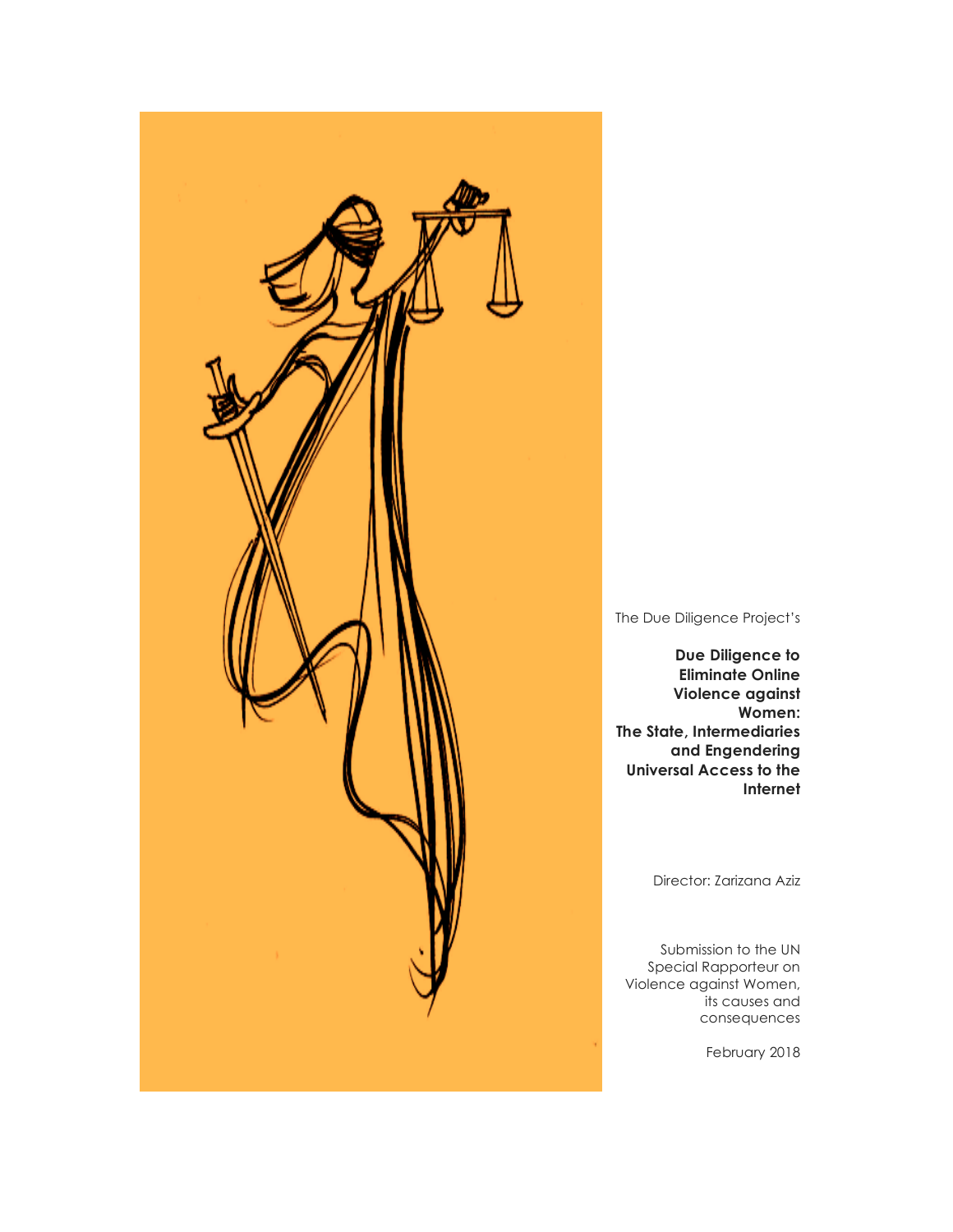# **ACKNOWLEDGEMENTS**

The Due Diligence Project would like to acknowledge with gratitude the contributions and collaboration of the following entities whose generous support made the expert meeting on information communication technology related violence against women (ICTV) held on 16 – 17 January 2018 in Washington DC, USA, possible, discussions of which contributed to the preparation of this report:

The Government of Canada

The Association for Progressive Communications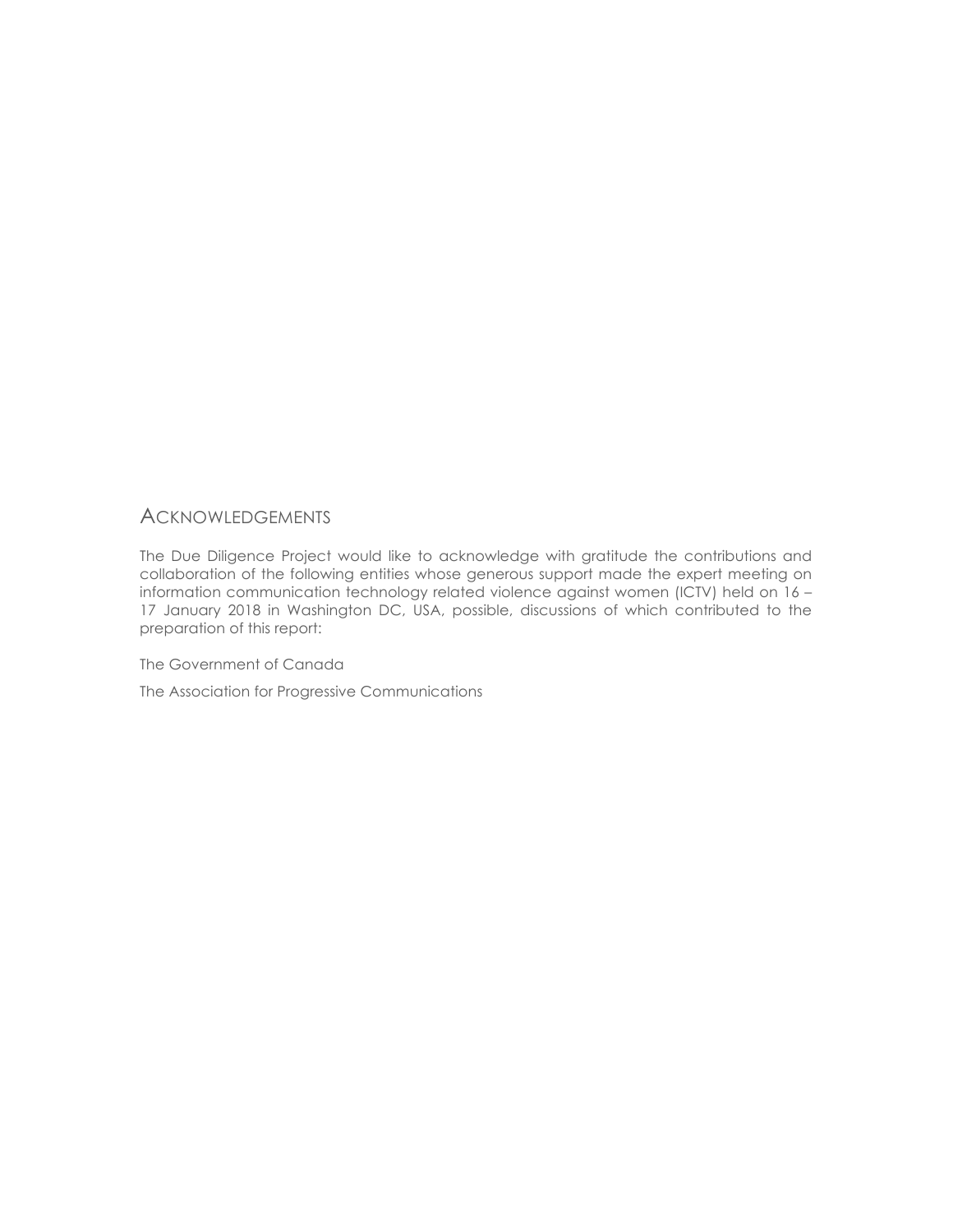| I.             | Introduction                |                                        | 1              |
|----------------|-----------------------------|----------------------------------------|----------------|
|                |                             | 1. Situational Context                 | 1              |
|                | 2. Purpose of Submission    |                                        | $\overline{2}$ |
|                | 3. Concepts and terminology |                                        | $\overline{2}$ |
| $\mathbb{I}$ . | Contribution to Discourse   |                                        | 3              |
|                | 1. Due Diligence Framework  |                                        | 3              |
|                | 2. Basic Premises           |                                        | 5              |
|                | ➤                           | Human Rights Framework                 | 5              |
|                | ➤                           | Actionable ICTV                        | 6              |
|                |                             | Harm<br>$\alpha$                       | 7              |
|                |                             | b) Aggregated Harm                     | 7              |
|                |                             | Privacy<br>$\mathsf{C}$                | 9              |
|                |                             | d) Consent                             | 9              |
|                | ➤                           | Anonymity                              | 10             |
|                | 3. Responses to ICTV        |                                        | 11             |
|                | ⋗                           | Responses by duty-bearers              | 11             |
|                |                             | <b>Responses by States</b><br>$\alpha$ | 11             |
|                |                             | Responses by intermediaries<br>b)      | 13             |
|                |                             | Independent Mechanism<br>$\circ$ )     | 15             |
|                |                             | d)<br>Response by Users                | 16             |
|                | Annexure:                   |                                        |                |

Zarizana Aziz, *Due Diligence and Accountability for Technology related Violence against Women* www.duediligenceproject.org; https://www.apc.org/en/pubs/duediligence-and-accountability-onlineviolenceagainst-women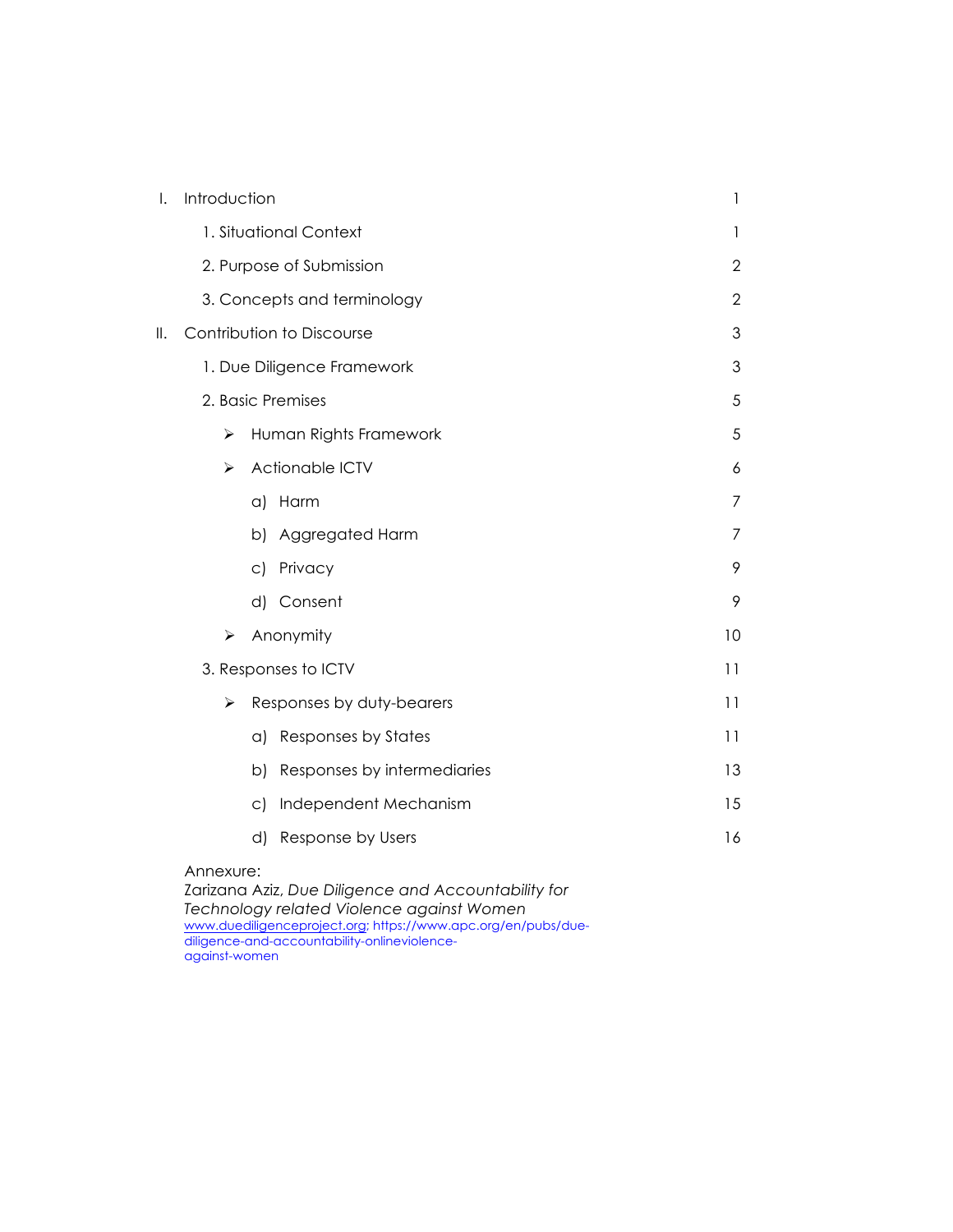The Due Diligence Project<sup>1</sup> (DDP) welcomes the UN Special Rapporteur's thematic focus on violence against women perpetrated partially or fully by the use of information communication technology (ICTV).

The purpose of this contribution is threefold:

- to frame the discussion on highlight new and innovative thinking beyond the current language and discourse in understanding and conceptualizing discrimination and violence against women;
- to critically examine crucial basic concepts which adds to this understanding; and
- to look at technology-based violence against women through the lens of the State Obligation.

The lens of State Obligation is presented through the Due Diligence Framework developed by the Due Diligence Project.2

## **1. Situational Context**

Women's and girls ability to access and utilise the transformative potential of the internet is increasingly under threat by high levels of online violence against women and girls (VaW). Increased prevalence of online VaW, the lack of effective measures to prevent and contain it, and the ensuing impunity must be addressed as part of the struggle to eliminate all forms of gender-based violence.

Freedom of expression (FoE) and access to information are fundamental rights and key enablers to a range of human rights. Research in the US indicates that while a gender gap in being online has diminished since 1990, gender gaps in the number of uses of the internet and in the frequency of internet use persists with women having significantly fewer uses of the internet than men. Women also tend to use the internet at work.3 These figures varies widely between countries and between platforms. In a 2013 survey, the Express Tribune – an Englishlanguage Pakistani news daily – measured internet use in Pakistan and found that approximately 70% of users on Facebook were men.4

ICTV prevents women and girls from fully exercising their rights. Research in India indicates that 28% of women who had suffered ICTV intentionally reduced their online presence.<sup>5</sup> Removing VaW from digital platforms has the net effect of promoting and strengthening FoE

<u> 1989 - Johann Stein, marwolaethau a bh</u>

<sup>1</sup> The Due Diligence Project (DDP) is a global project that explores and unpacks the international legal principle of 'due diligence' in the context of violence against women. www.duediligenceproject.org

<sup>2</sup> Zarizana Abdul Aziz and Janine Moussa, *The Due Diligence Framework: Framework on State Accountability to Eliminate Violence against Women*, International Human Rights Initiative, 2014. The Due Diligence Framework contains guidelines in the five areas of State Obligation, namely prevention, protection, prosecution, punishment and provision of redress and reparation.

<sup>3</sup> Hiroshi Ono and Madeline Zadovny, *Gender and the Internet*, Social Science Quarterly, 84(1)

<sup>4</sup> *Measuring Pakistani Women's Experiences of Online Violence: A Quantitative Research Study on Online Gender-Based Harassment in Pakistan*, Digital Rights Foundation, 2017. Available at

http://digitalrightsfoundation.pk/wp-content/uploads/2017/05/Hamara-Internet-Online-Harassment-Report.pdf <sup>5</sup> Japleen Prasricha, *Violence" Online In India: Cybercrimes Against Women & Minorities on Social Media*, Feminism in India. Available at

https://feminisminindia.com/wp-content/uploads/2016/05/FII\_cyberbullying\_report\_website.pdf.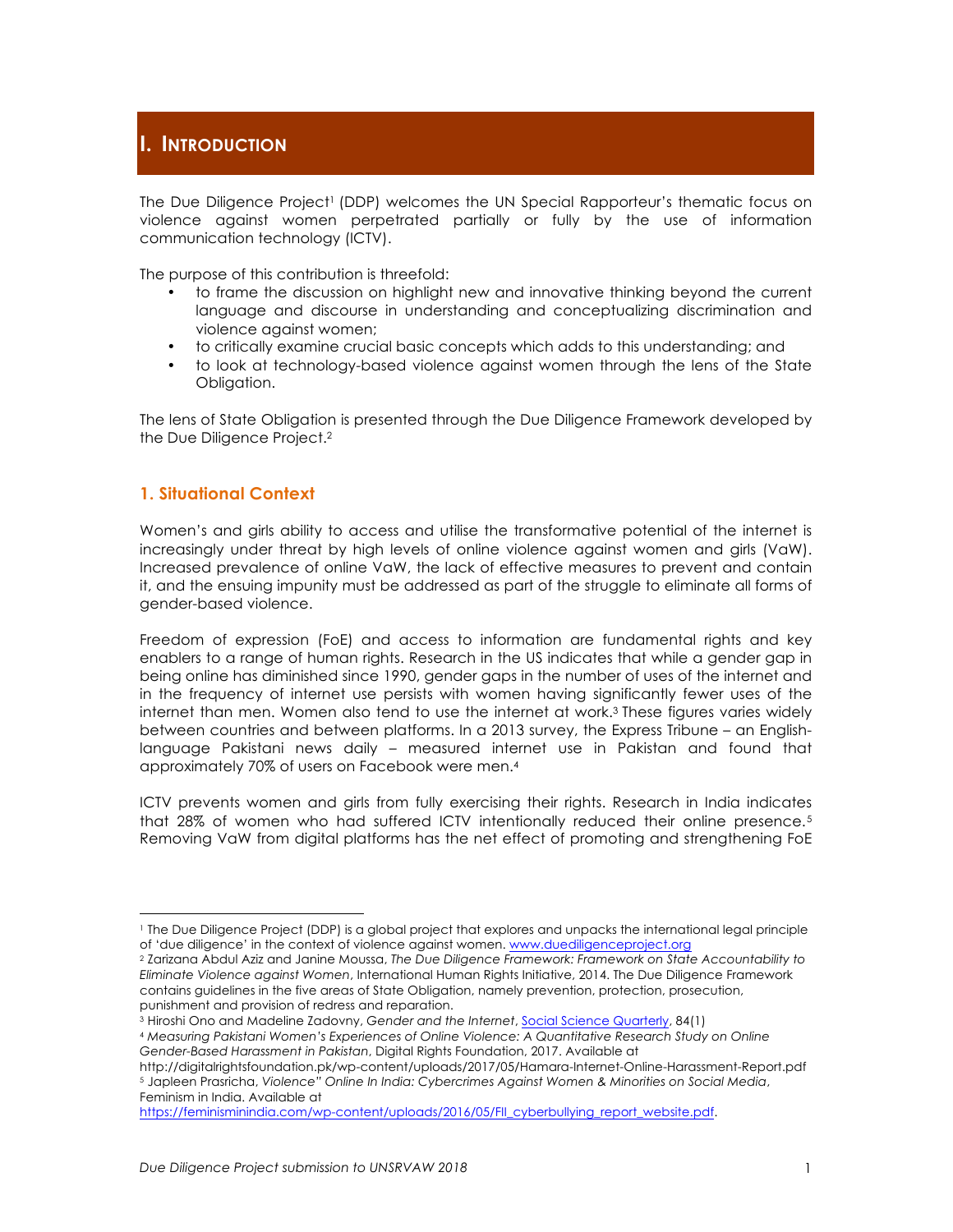as it creates an environment that allows more individuals, especially sections of society who face discrimination in other public spaces, to participate in these media.<sup>6</sup>

Eliminating ICTV is all the more critical given the increasingly central role of online information and communications technologies. In many instances it has become the main form of communication in commercial dealings as well as personal, political and social interaction.

## **2. Purpose of submission**

In the Due Diligence Project's extensive three year research-advocacy (2010 – 2013) on violence against women, technology-based violence stood out as an understudied issue yet with wide-ranging consequences on women' access to technology. Since 2013 the Due Diligence Project (DDP) has conducted intensive research into online violence, its impact of women and accountability of the State and internet intermediaries and platform providers. While the role of the State as the entity ultimately responsible for preventing and addressing human rights abuses has been a central approach to the work of the Due Diligence Project, in the ICT context, additionally internet intermediaries and platform providers, as well as the technical community have roles to play if violence against women is to be eliminated from these media.

The DDP collaborated with Association for Progressive Communications and convened two expert meetings, the first in November 2015 in Florence, Italy and the second in January 2018 in Washington DC, USA. The meetings engaged with experts on violence against women and freedom of expression from the academia, inter-governmental organisations, civil society to identify critical issues on online violence and explore strategies to eliminate online violence by the State and internet intermediaries within the context of State obligation to promote, protect and fulfill human rights and business enterprise responsibility to protect and respect human rights as well as greater access by victims to effective remedy, both judicial and nonjudicial. The participants from the second meeting further included representatives from industry actors (internet intermediaries and platform providers) which provided insight into the many challenges of and initiatives by industry actors to prevent and address ICTV.

Outcomes of the first expert meeting as well as independently conducted research in the area by the DDP are contained in *Due Diligence and Accountability for Technology-based violence against Women (DDP Paper I.)*<sup>7</sup> This submission is offered as a contribution to the discourse on this critical and complex issue and to the UN Special Rapporteur for consideration in her 2018 annual thematic report on violence perpetrated in part or in full through the use of information and communication technology and should be read with the DDP Paper I, which is annexed hereto for easy reference.

## **3. Concepts and terminology**

<u> 1989 - Johann Stein, marwolaethau a bh</u>

• **ICT related violence against women:** are acts of gender-based violence against women and girls committed, abetted or aggravated in part or fully by the use of information and communication technologies. This includes but is not limited to cyber stalking, accessing or disseminating a woman's or girl's private data (through hacking), identity theft, doxxing and ICT mob attacks.

<sup>6</sup> Zarizana Abdul Aziz, *Due Diligence and Accountability for Online Violence against Women*. Available at www.duediligenceproject.org and https://www.apc.org/en/pubs/due-diligence-and-accountability-onlineviolence-against-women.<br><sup>7</sup> Zarizana Aziz, Due Diligence and Accountability for Technology-based violence against Women. Available at

www.duediligenceproject.org and https://www.apc.org/en/pubs/due-diligence-and-accountability-onlineviolence-against-women.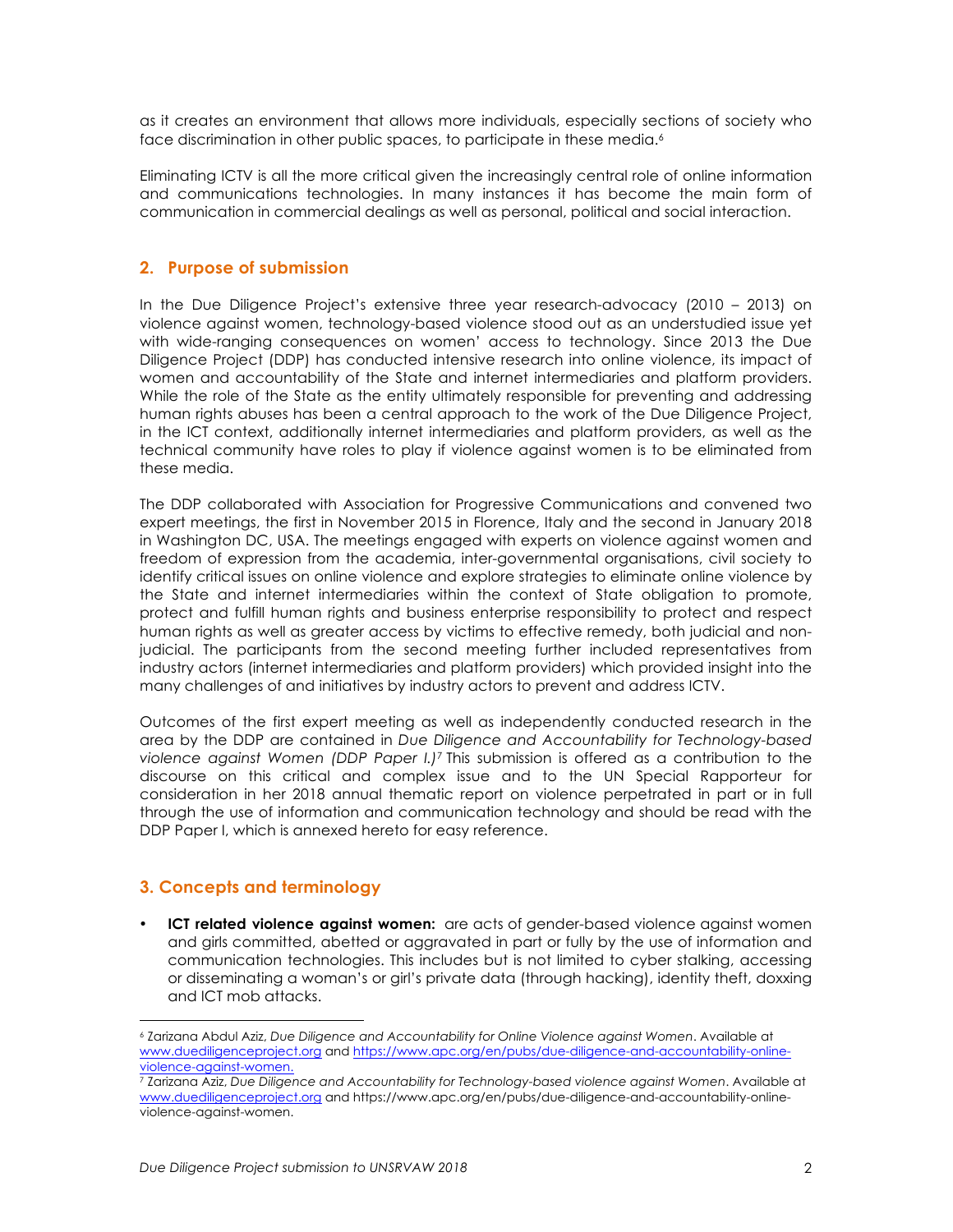- **Due diligence:** International law mandates States to exercise due diligence to promote, protect and fulfill human rights. This includes the obligation to prevent violations, protect victims/survivors of human rights abuses, prosecute violations of human rights, punish perpetrators and provide redress and reparation for victims/survivors. This also includes the obligation to remove impunity and prevent human rights abuses by non-state actors. Non-State includes but is not limited to transnational and national corporations operating within the jurisdiction of the State.<sup>8</sup>
- **Internet intermediaries** bring together or facilitate transactions between third parties on the internet and ICTs. They give access to, host, transmit and index content, products and services originated by third parties on the internet or provide internet-based services to third parties. For purposes of this paper, they include internet or digital access providers, internet service providers, network infrastructure providers, platform providers including social platforms.
- **Intermediary obligations** look at the obligations of internet intermediaries within the international framework to respect and protect human rights, not to allow themselves to be complicit in the abuse of these rights by others through or as a consequence of their business operations and to remedy adverse human rights impacts with which they are involved.9
- **Intermediary liability** in the context of this paper refers to the legal liability of internet intermediaries for content contributed by, or activities carried out by, third parties.10 The liability approach in this submission requires intermediaries to act expeditiously to remove content that constitutes actionable ICTV once the intermediaries have notice of the content to ensure that their sites do not serve as vehicles for violating material.11

# **II. CONTRIBUTIONS TO THE DISCOURSE**

 

## **1. Due Diligence Framework and the Role of the State and Internet Intermediaries**

The 'due diligence principle', as it is commonly termed, holds States accountable for human rights abuses committed not only by the State or State actors, but also by non-State actors. Violence against women is perpetrated by both State and non-State actors. By making the

<sup>8</sup> Transnational corporations are companies that operate across borders. This raises challenges in terms of the regulating country (where the harm of the crime arose).

<sup>9</sup> John Ruggie, *Guiding Principles on Business and Human Rights: Implementing the United Nations "Respect, Protect and Remedy Framework*," (UN Human Rights Office of the High Commissioner, 2011). The Guiding Principles were proposed to the United Nations Human Rights Council as part of the 2011 report to the Council by then-UN Special Representative on business & human rights, John Ruggie: *Report of the Special Representative of the Secretary-General on the Issue of Human Rights and Transnational Corporations and Other Business Enterprises, John Ruggie,* UN Doc. A/HRC/17/31, Mar. 21, 2011, *available at* http://www.ohchr.org/Documents/Publications/GuidingPrinciplesBusinessHR\_EN.pdf. *See also* Guidelines for Multinational Enterprises of the Organisation for Economic Co-operation and Development and the Ten Principles of the UN Global Compact, available at https://www.unglobalcompact.org/what-isgc/mission/principles.

<sup>10</sup> Intermediary legal liability differs. Some states provide broad protections for intermediaries while others are heavy-handed in requiring intermediaries to monitor content. See discussion in Aziz, DDP Paper I as well as example of the newly passed German legislation below, *supra* n. 42.

<sup>11</sup> Reasonableness in removal of content is further discussed below.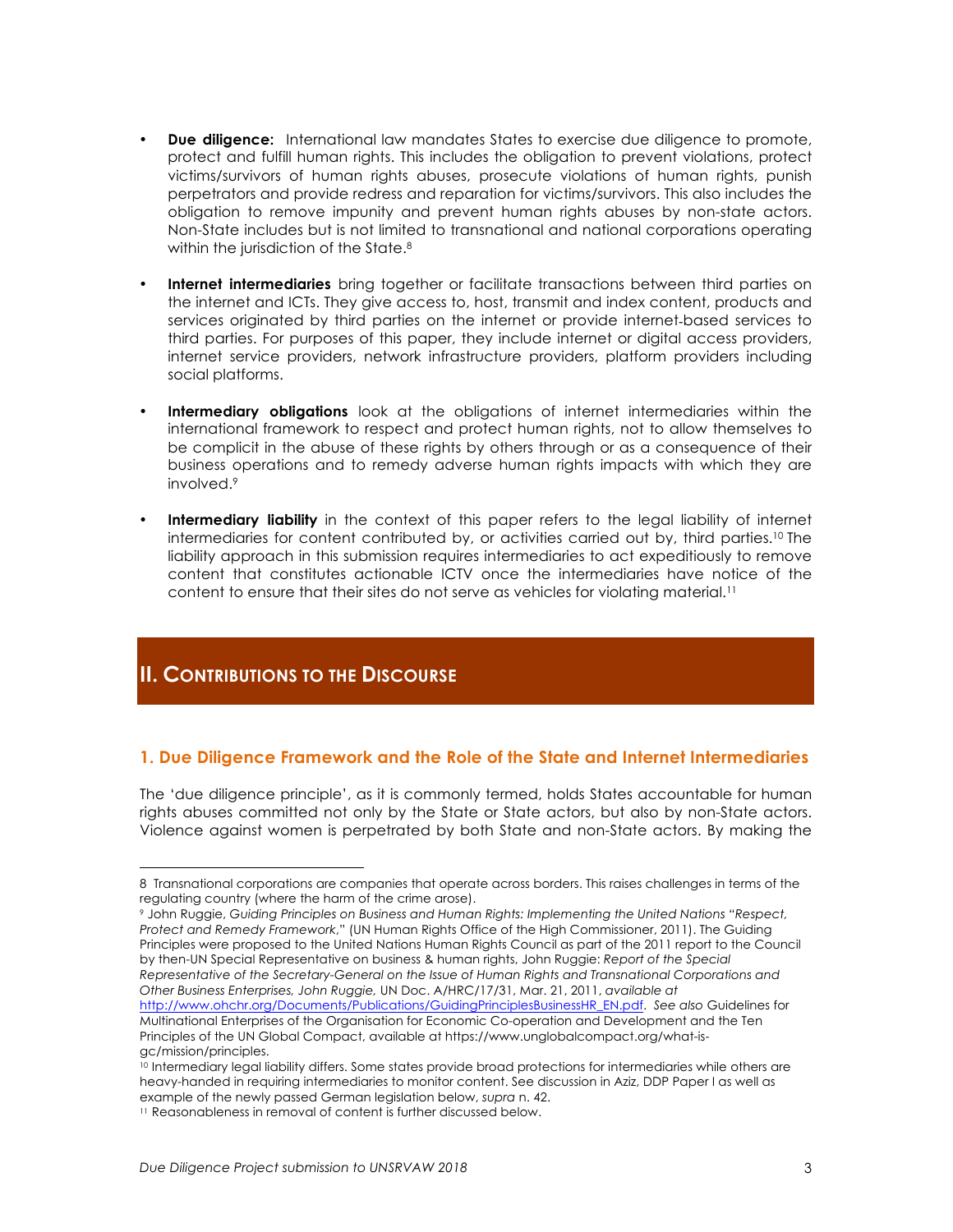State accountable for violence committed by both State and non-State actors, public international law recognizes that violence against women, regardless of who commits it, constitutes human rights violations. The due diligence principle is a critical tool in the formulation of accountability.

The principal importance of the due diligence obligation of the State is its duty to intervene and protect individuals from harm, even where the actors concerned may be private actors (rather than agents of the State). <sup>12</sup> This key principal can be leveraged in developing strategies to protect persons from rights abuses. Due diligence has also ruptured the artificial 'public/private sphere' divide and the dichotomy between State and non-State actors. States are now not only permitted but obliged to ensure that no justification may be invoked for States to deny accountability for discrimination against women.

The Due Diligence Framework is a tool, developed by the Due Diligence Project, to help gauge and assess State compliance with its due diligence obligation effectively to prevent and respond to human rights violations.<sup>13</sup> Derived from international human rights law,<sup>14</sup> the due diligence principle obligates a State to take reasonable action to prevent, protect, punish, and provide redress ("5Ps") for human rights violations. The Framework is organized along the due diligence "5Ps" and supported by Guiding Principles which further break down the 5P's into tangible, actionable, and implementable elements.

The Framework places the role of the State at the centre of the discussion. This is not to say that non-State actors do not, indeed they do, have a role to play in eradication of discrimination against women. But rather the Framework provides a lens for analysis and underscores that the ultimate responsibility and obligation to prevent, address and respond to human rights violations rests with the State.

This emphasis on the role of the State is responsive to the call for a paradigm shift and a more comprehensive and holistic approach to eradication of violence against women. It looks not merely at the programmes policies and laws the State has established, but their effective implementation. That is it requires States to close the implementation gap. The Due Diligence Framework and its Guiding Principles assist in identifying the different actors, stakeholders, and allies; takes into account the socio-economic-historical contexts of women and particular groups of women; and emphasizes the need to address root causes, risk factors and incorporate transformative justice ideals into programmes, laws and policies to eradicate violence against women.

Yet, one fundamental challenge with ICTV is that cyber-space is not within the explicit nor implicit control and jurisdiction of any one State. Eliminating ICT related violence requires the intercession of internet intermediaries, including transnational corporations serving the role of internet intermediaries. Separately, this submission also addresses the obligations and duties of internet intermediaries in international law (as opposed to domestic/national laws formulated by States to regulate intermediaries). It looks at the evolution of investing human rights responsibilities and obligations on transnational companies and suggests how these can be complied with.15

<sup>&</sup>lt;u> 1989 - Johann Stein, marwolaethau a bh</u> <sup>12</sup> See discussion on harm below.

<sup>13</sup> Abdul Aziz and Moussa, *supra* n. 2

<sup>14</sup> See for example, CEDAW General Recommendation no. 19 (1992); Human Rights Council resolutions 11/2 (2009); 14/12 (2010); 20/12 (2012); UN General Assembly resolutions 65/187 (2010), and 69/xx (2014) on State Obligation.

<sup>15</sup> *Supra* n. 7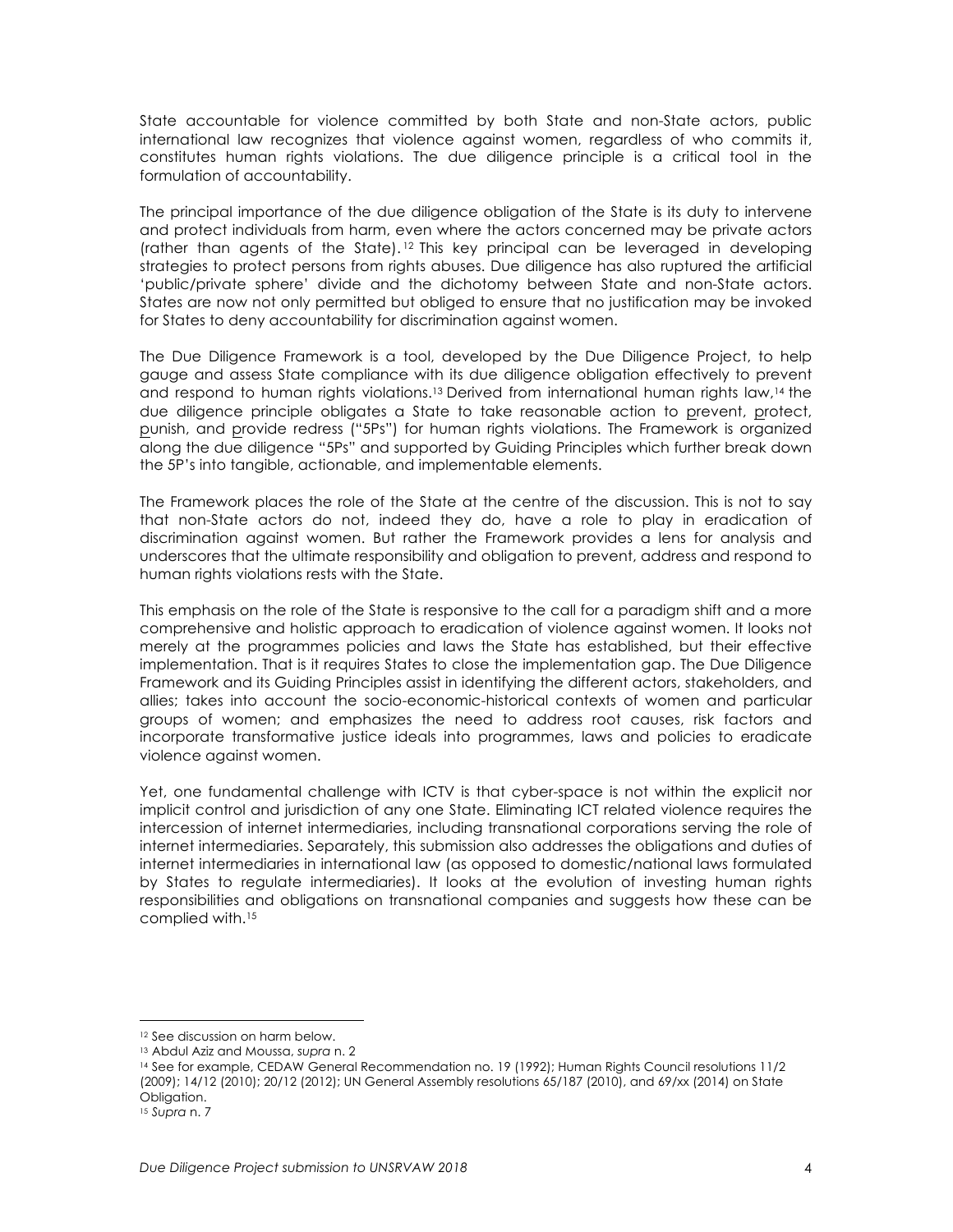# **2. Basic premises and founding principles**

### Ø *The internet environment*

Like all forms of violence against women, culture plays a critical role in perpetuating ICTV. Internet freedom provides a fertile terrain for an evolving internet culture giving rise to increasing interest in understanding computer-mediated communication. The reduction of non-verbal cues in computer-mediated communication has challenged our social mores learned from face to face interaction.

People may self-disclose or act out more frequently or intensely than they would in person. Researchers have identified six factors that interact with each other in creating this online disinhibition effect: dissociative anonymity, invisibility, asynchronicity, solipsistic introjection, dissociative imagination, and minimization of authority.16 Consequently, understanding the negative or toxic use of the internet is important.17

Understanding these new social mores requires the participation of youths who form the bulk of users adept at computer-mediated communication and gauging their views on security, privacy and regulation, amongst others. It also requires anticipating how social mores will evolve with the next generation of ICT users. Only then can we develop effective strategies to eliminate ICTV from these media.

## Ø *Human Rights framework*

Any discussion on ICTV must be framed within the human rights framework, namely universal, inalienable, inter-related, inter-dependent and indivisible. Freedom from gender-based violence against women, freedom of expression and rights to privacy are protected by international human rights law.

Freedom of expression is protected as a public right. Its exercise however, must not impinge on another person's human rights. However, any limitation must be clearly and precisely defined in a substantive and procedural law, it must pursue objectives authorized by human rights and it must be necessary in a democratic society for the attainment of the aims pursued. The limitations must be suitable for accomplishing the intended objective, and strictly proportional to the aims pursued.<sup>18</sup>

ICTV creates an obstacle to women's access and ability to enjoy and exercise this public right. The lack of response, both legal and non-legal, to ICTV and gender discrimination leads to a reduction in women's ability to speak freely, safely and securely. The effect of this phenomenon of exclusion is similar to the effect of censorship: silence.<sup>19</sup>

<sup>16</sup> John Suler, *Cyber Psychology & Behavior*, July 2004, 7(3): 321-326

<sup>17</sup> ICT related violence against women is often in the form of sexual violence such as threats of rape, nonconsensual dissemination of intimate data and images, dissemination of rape recordings, cyber stalking, sexual harassment and the exploitation of women and girls. Association for Progressive Communications, *Analysis of Incidents of Technology-related Violence Against Women Reported on the "Take Back the Tech!" Ushahidi Platform* (Sept. 9, 2015). *Available at* http://www.genderit.org/resources/analysis-incidents-reported-takeback-tech-ushahidi-platform. Accessed 1 February 2018.

<sup>18</sup> See for example Art. 13(2) of the *American Convention on Human Rights*, 1969, *Treaty Series, No. 36* 1969. See too Article 19, International Covenant of Civil and Political Right referred to in Aziz, DDP Paper I.

<sup>19</sup> IACHR. Annual Report 2009. Annual Report of the Office of the Special Rapporteur for Freedom of Expression. Chapter III (Inter-American Legal Framework of the Right to Freedom of Expression). OEA/Ser.L/V/II. Doc. 51. December 30, 2009, para. 36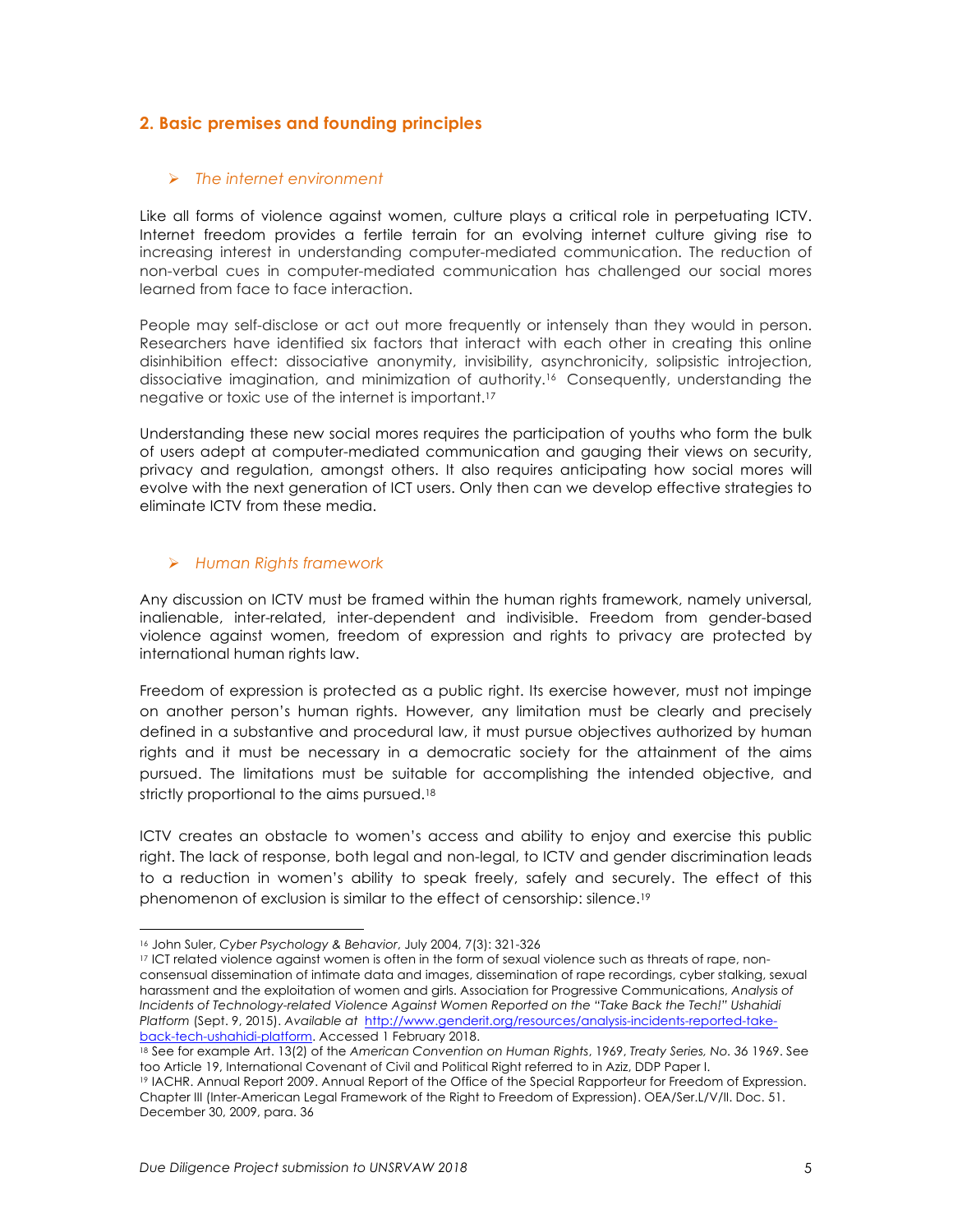The exercise of freedom of expression is different from freedom of opinion. The right to hold opinions without interference is an absolute right and "permits no exception or restriction".

Effective implementation of strategies policies and laws to eliminating ICTV reinforces freedom of expression by expanding the public space for diverse voices. Eliminating ICTV requires a holistic rather than strictly legal approach. Because freedom of expression is a public right, freedom of expression as a legal right may be enforced differently when expressing oneself at a public forum (for example twitter) and in a private conversation (for example Whats app).

#### Ø *Actionable ICT VaW*

*In this section, three pivotal concepts are discussed. These are harm, aggregated harm and consent (including withdrawal of consent).* 

The avoidance and prevention of violence constitute the basic purpose of lawmaking. The rule is so fundamental that "if a legal system did not have them there would be no point in having any other rules at all".<sup>20</sup> There is also no society that does not prohibit arbitrary acts of force and habitual and pervasive acts of cruelty.21

Like offline non-physical violence, ICTV which does not involve physical violence is often trivialised. <sup>22</sup> For example sextortion, that is extorting sexual favours by blackmail through threats to release sexual information or images. Women who are victims/survivors of sextortion are wont not to report, particularly as they would be stigmatised resulting in sextortion being understudied.23 The US National Center for Missing and Exploited Children also estimates that about 78% of sextortion victims are girls with an average age of 15. <sup>24</sup> ICT has transformed sexual violence to something that can be perpetrated by perpetrators across physical miles and without physical contact and enli25sting anonymous people to amplify the harm to victims/survivors.

Extortion was commonly defined as the acquisition of property or financial gain without the person's consent induced by fear or force. The law appears to only be catching up to new offences facilitated by ICT, such as sextortion. California is one of the few (but increasing) jurisdictions to have passed laws criminalising sextortion. The law expanded the definition from the acquisition of property "anything of value, including enumerated sexual acts or sexual images". <sup>26</sup> The Californian law will go into effect 1st January 2018.

<u> 1989 - Andrea Santa Alemania, amerikana amerikana amerikana amerikana amerikana amerikana amerikana amerikana</u>

<sup>20</sup> Hart, HLA (1958) 'Positivism and the separation of law and morals' *Harvard Law Review* vol 71(4) (February 1958) pp. 593-629.

<sup>21</sup> Weiss and Hubert (2001) *The responsibility to Protect: Research Bibliography, Background : Supplementary Volume to the Report of the International Commission on Intervention and State Sovereignty*, International Development Research Centre, Ottawa, Canada.

<sup>22</sup> For discussion on defining ICTV, refer to Aziz, DDP 1.

<sup>23</sup> Wittes, Benjamin & Ors, *Sextortion: Cybersecurity, teenagers, and remote sexual assault*, Brookings, May 2016. Available at https://www.brookings.edu/wp-content/uploads/2016/05/sextortion1-1.pdf. Accessed 1 February 2018.

<sup>24</sup> Sextortion, *Trends identified in CyberTipline sextortion reports,* National Centre for Missing and Exploited Children. Available at http://www.missingkids.com/theissues/onlineexploitation/sextortion. <sup>25</sup> Personal data is defined in Aziz, DDP I, n. 19

<sup>26</sup> Senate Bill 500, Chapter 518. Amendments to the Penal Code relation to extortion. Available at https://leginfo.legislature.ca.gov/faces/billTextClient.xhtml?bill\_id=201720180SB500 (accessed 12 February 2018)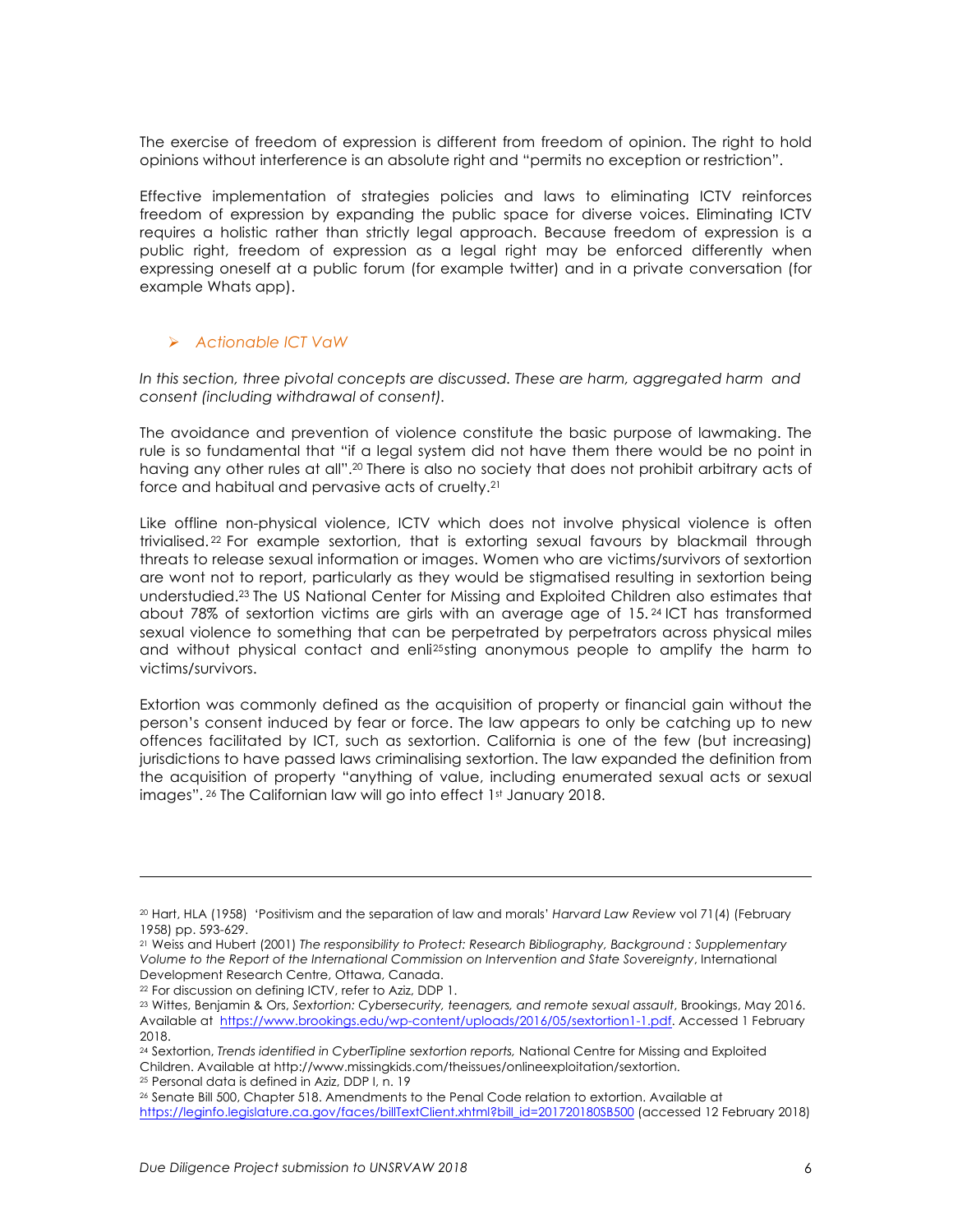Another example was highlighted in an Indian research over four years that found that the highest form of ICTV was crank calling women to their mobile phones.<sup>27</sup> In India, 40% of respondents assessing a CSO-operated cyber helpline reported that they were had been harassed or stalked via messaging applications.28 This form of ICTV has not received much attention, possibly because it is prevalent only in isolated countries. These crank calls were so bad that women are known to have opted not to have mobile phones. Violence also occurs in private conversations on Whatsapp and other chat groups. As with crank calls, these violence, which happen at an individual to individual level, are rarely checked.

Another form of ICTV is the uploading of images of 'beautiful girls" in specific cities and/or disclosure of their personal data (e.g. mobile numbers). In the Indian sub-continent however, women featured in these postings may suffer harm and could be subjected to further violence, both offline and online irrespective or whether these women were voluntary participants.29

#### *a) Harm*

To understand violence against women, including ICTV, we must look at its personal aspect as committed by a perpetrator and the harm to the victim. VaW is an assault on human dignity. Unlike offline violence, for example, sexual harassment, online or ICTV can be committed at any time from any place. It is essential that we broaden our understanding of VaW to emphasize the harm it causes.

In *United States v. Sayer<sup>30</sup>,* the perpetrator stalked his ex-wife online, created fictitious Facebook and Myspace pages in her name, disseminated non-consensual intimate media and made Yahoo messenger profiles to invite men to her home, thereby enlisting third parties to harass his ex-wife. In sentencing the Court considered the fear and danger the perpetrator caused through anonymous third parties, the permanent nature of intimate details posted online and his ongoing obsession with her.

In most instances, ICTV can be gauged by its intent to harm, content, credibility or imminence of harm and context.31 However, in violations of data, for example the publishing of private or identifying information and images, harm maybe more difficult to establish.

Unless the act is illegal, malicious intent, however, may in appropriate circumstance be sufficient to render an act actionable. This includes acts such as doxxing, where personal information and data retrieved by the perpetrator is made public with malicious intent. For these cases, complainants would need to rely on privacy harms (see below).

#### *b) Aggregated harm*

The internet provides a forum where harm can be inflicted in multiples or hundreds or even thousands or millions who had been wittingly or unwittingly enlisted to participate in and reperpetrate the violence resulting in an aggregate harm. The target may be an individual, such as when a woman's personal details and intimate photos are made public.

In describing the aggregated harm the unauthorized release of her photos cause, the Hollywood actress Jennifer Lawrence said,

<sup>28</sup> *Cyber Harassment One Year Report, December 2017 – November 2018*, Digital Rights Foundation, 2018. Available at https://digitalrightsfoundation.pk/wp-content/uploads/2017/12/Helpline-Annual-Report.pdf <sup>29</sup> DDP expert meeting, 16-17 January 2018, Washington DC.

<u> 1989 - Johann Stein, marwolaethau a bh</u>

<sup>27</sup> DDP expert meeting, 16-17 January 2018, Washington DC. Crank calling involves calling someone and hanging up.

<sup>30</sup> *United States v. Sayer*, 748 F.3d 425 (1st Cir. 2014)

<sup>31</sup> Aziz, DDP Paper I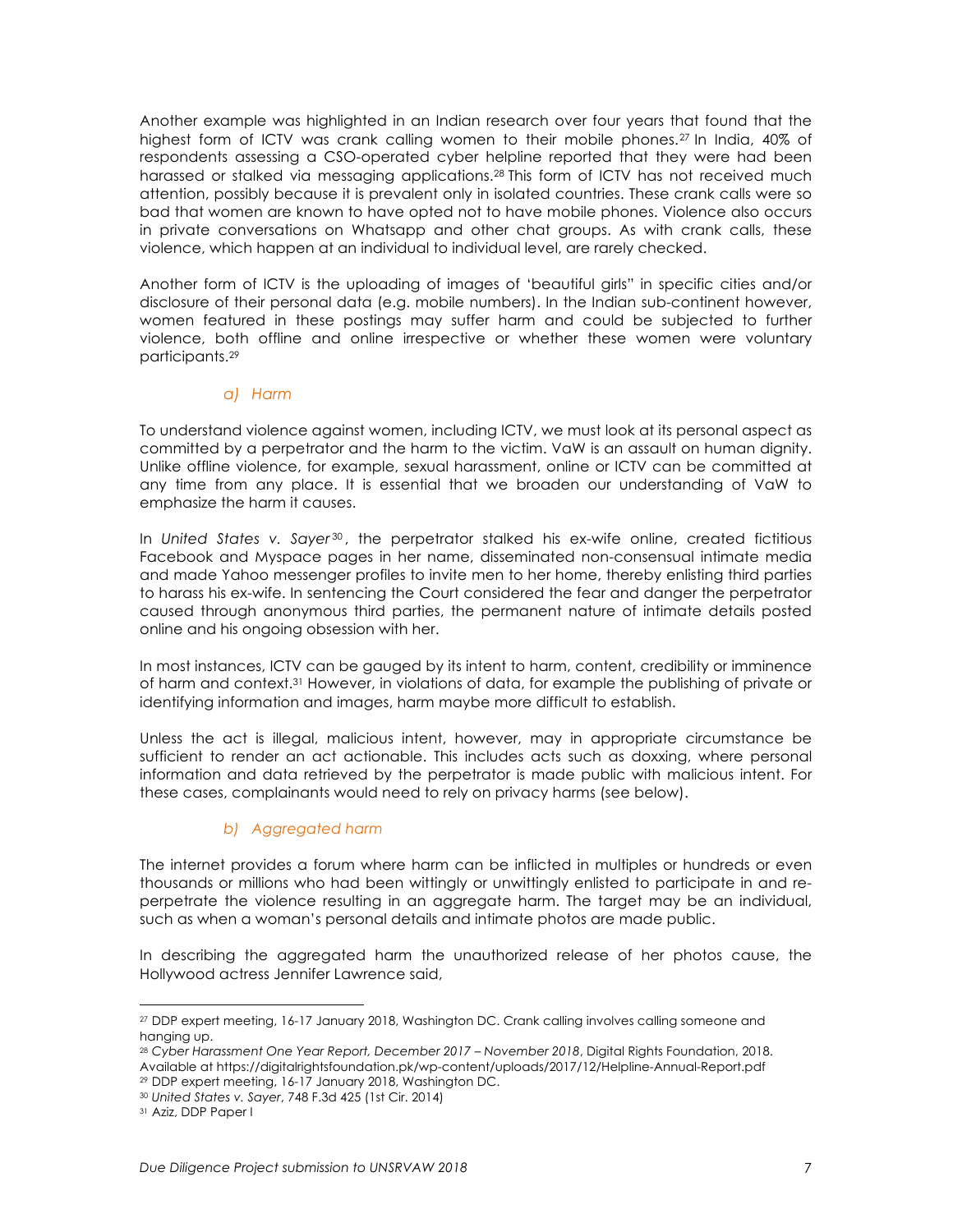"When I first found out it was happening, my security reached out to me. It was happening minute-to-minute — it was almost like a ransom situation where they were releasing new ones every hour or so. And, I don't know, I feel like I got gang-banged by the fucking planet — like, there's not one person in the world that is not capable of seeing these intimate photos of me."32

Or the target may be women as a class, motivated by gender animus (hate speech based on gender). So far, the recognized restrictions on freedom of expression prohibit any advocacy of national, racial or religious hatred that constitutes incitement to discrimination, hostility or violence. It does not include advocacy of gender hatred.33 Apart from expressions that constitute crimes or that can be the basis of civil action or administrative sanction, hate speech includes expression that raises a concern in terms of tolerance, civility and respect for the rights of others. <sup>34</sup>

What is needed is a specific restriction on hate speech based on gender or advocacy that constitutes incitement to discrimination, hostility or violence against women. In Mexico, for example, femicide is prevalent. A famous singer had a music video. "Fuiste Mia" ("You were mine"), featuring a man who drags his lover to a car, stuffs her in the trunk and smiles as he sets it on fire. The Mexican Interior Ministry condemned the video, saying, amongst others, it normalized a social scourge.35 Said Paty de Obeso of the Institute for Economics and Peace in Mexico, "Our challenge is that violence, more than organized, has become cultural. Each time, violence surprises us less and less. It's become part of culture."36

Still caution must be exercised in the removal of content that is not illegal. We need to differentiate between what is illegal and what is reprehensible but not illegal. As seen with "Fuiste Mia", the State took action despite the absence of regulation rendering such videos unlawful. While a precedent was established that transformed social acceptance of glorifying femicide to social sanction against gender-based hate expression, vigilance is needed to ensure that these actions do not lead to overreaching and censorship. Overreaching, for example, banning all sexual expression in a bid to eliminate the dissemination of videos glorifying sexual violence, can also harm women by restricting women's own sexual expression or by projecting norms that sexualize all representations of women's bodies, even nursing mothers.

In these situations, the law alone is not enough. What we need is a holistic approach starting from addressing the underlying causes of VaW from a social and cultural perspective.

<sup>32</sup> Scott Fienberg, *'Awards Chatter' Podcast — Jennifer Lawrence ('Mother!')* The Hollywood Report, 20 November 2017. Available at

https://www.hollywoodreporter.com/race/awards-chatter-podcast-jennifer-lawrence-mother-1059777. Accessed 1 February 2018.

<sup>33</sup> See DDP Paper I. See also *Report of the United Nations High Commissioner for Human Rights on the expert workshops on the prohibition of the incitement to national, racial or religious hatred*, U.N. Doc. A/HRC/22/17/Add.4, Jan. 11, 2013. *Available at*

http://www.ohchr.org/Documents/Issues/Opinion/SeminarRabat/Rabat\_draft\_outcome.pdf (last visited May 23, 2017).

<sup>34</sup> G.A. Res. 2200A (XXI), International Covenant on Civil and Political Rights (Dec. 16, 1966); *See also Rabat Plan of Action on the prohibition of advocacy of national, racial or religious hatred that constitutes incitement to discrimination, hostility or violence* which similarly only prohibits advocacy of national, racial or religious hatred that constitutes incitement to discrimination, hostility or violence. Gender-based hatred should be similarly prohibited. *See* "Rabat Plan of Action," *available at* 

http://www.ohchr.org/Documents/Issues/Opinion/SeminarRabat/Rabat\_draft\_outcome.pdf. Accessed 1 February 2018.

<sup>35</sup> AFP, *Mexican music video showing woman murder sparks outrage*, I 24News, 9 April 2016. Available at https://www.i24news.tv/en/news/international/americas/109095-160409-mexican-music-video-showingwoman-murder-sparks-outrage. Accessed 1 February 2018.

<sup>36</sup> As quoted by Leila Cobo, *Gerardo Ortiz Apologizes for Graphic 'Fuiste Mia' Video, But Should He Be Prosecuted*?, Billboard, 22 July 2016. Available at

https://www.billboard.com/articles/columns/latin/7446673/gerardo-ortiz-apologizes-fuiste-mia-video-arrest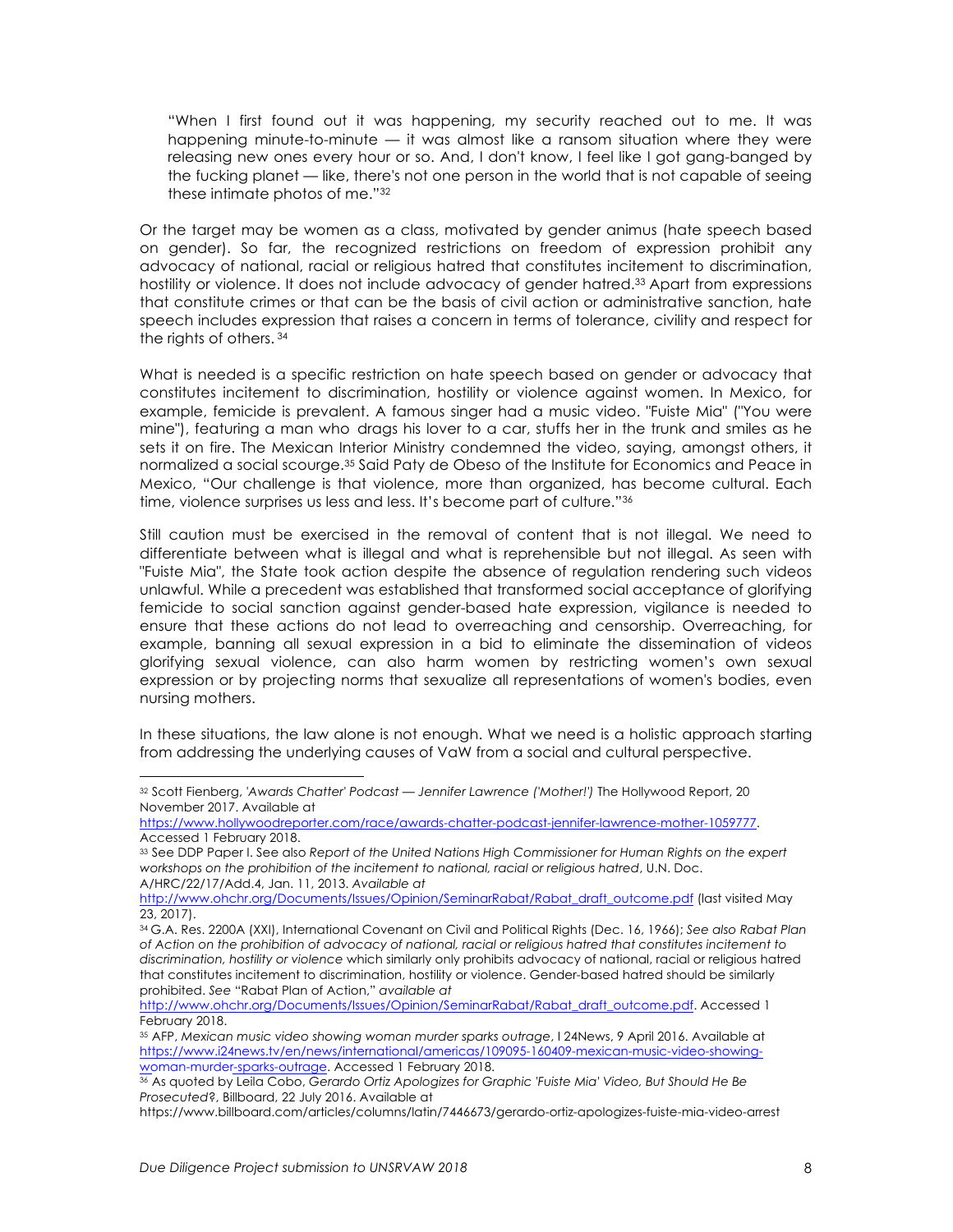#### *c) Privacy*

Everyone has a legitimate expectation that his or her private life would be protected. This expectation, holds that a person's image "constitutes one of the chief attributes of his or her personality, … The right to the protection of one's image is thus one of the essential components of personal development. It mainly presupposes the individual's right to control the use of that image, including the right to refuse publication thereof …"37

Legitimate expectation is applicable even if the person concerned was a public figure. "[E]ven if such a public interest existed, just as there existed a commercial interest for the magazines to publish the photographs and articles, those interests had .. to yield to the applicant's right to the effective protection of her private life".38

With the increasingly massive collection and storage of data by corporations, it is crucial that we re-think privacy. Is privacy signed away when we voluntarily provide data to corporations in order to access their services? What are the obligations of corporations who compile and store personal data? Furthermore consent, if sought, for providing data, is normally contained in long contracts published in small fonts, which in any event, is not read by most people.

Unauthorized access to and dissemination of data all cause distress, harm and damage. Yet, courts frequently do not recognize harm arising from breaches or theft of data.39 This is because taking preventive steps to avoid or remedy foreseeable risk of future harm arising from data breaches (as opposed to actual damage or injury) is not generally a cognizable injury. Neither is emotional distress caused by exposure of data. These risks are deemed to be part of "the ordinary frustrations and inconveniences that everyone confronts in daily life with or without fraud or negligence".

That being the case, it is necessary to re-look at the business model that focuses on collection, storage and analysis of massive amounts of personal data. This is particularly critical as often, the data collected is often are disproportionate to what is required for interaction with their customers.

#### *d) Consent*

A criteria in determining whether a violation has occurred is consent. The DDP Paper I discusses in detail the issue of consent and differentiates between consent that is specific to an individual and consent for data or image to be shared. Personal data is no less personal even though it may be available in the public domain.40

Consent may also be conditional and temporal. A German Federal Court ordered a photographer to destroy intimate photos of his ex-lover after their break-up, irrespective of whether he had any intention of sharing them. The Court held the consent to have been withdrawn when their relationship ended as retaining the photos would have granted the photographer 'manipulative power' over his ex-lover.41

<sup>37</sup> ECtHR, Von Hannover v. Germany (No. 2), Grand Chamber judgment of 7 February 2012, § 96. This legitimate expectation is grounded in Article 8 (right to respect for private life) of the European Convention on Human Rights and its violation constitutes a violation of human rights.

<sup>38</sup> *Id.*

<sup>&</sup>lt;sup>39</sup> In re Hannaford Bros Co. Customer Data Security Breach Litigation, 2010 ME 93, 4 A.3d 492<br><sup>40</sup> Aziz, DDP Paper I, p.

<sup>41</sup> Sex tape row: German court orders man to destroy naked images, BBC News, 22nd December 2015, http://www.bbc.com/news/world-europe-35159187. Accessed 1 February 2018.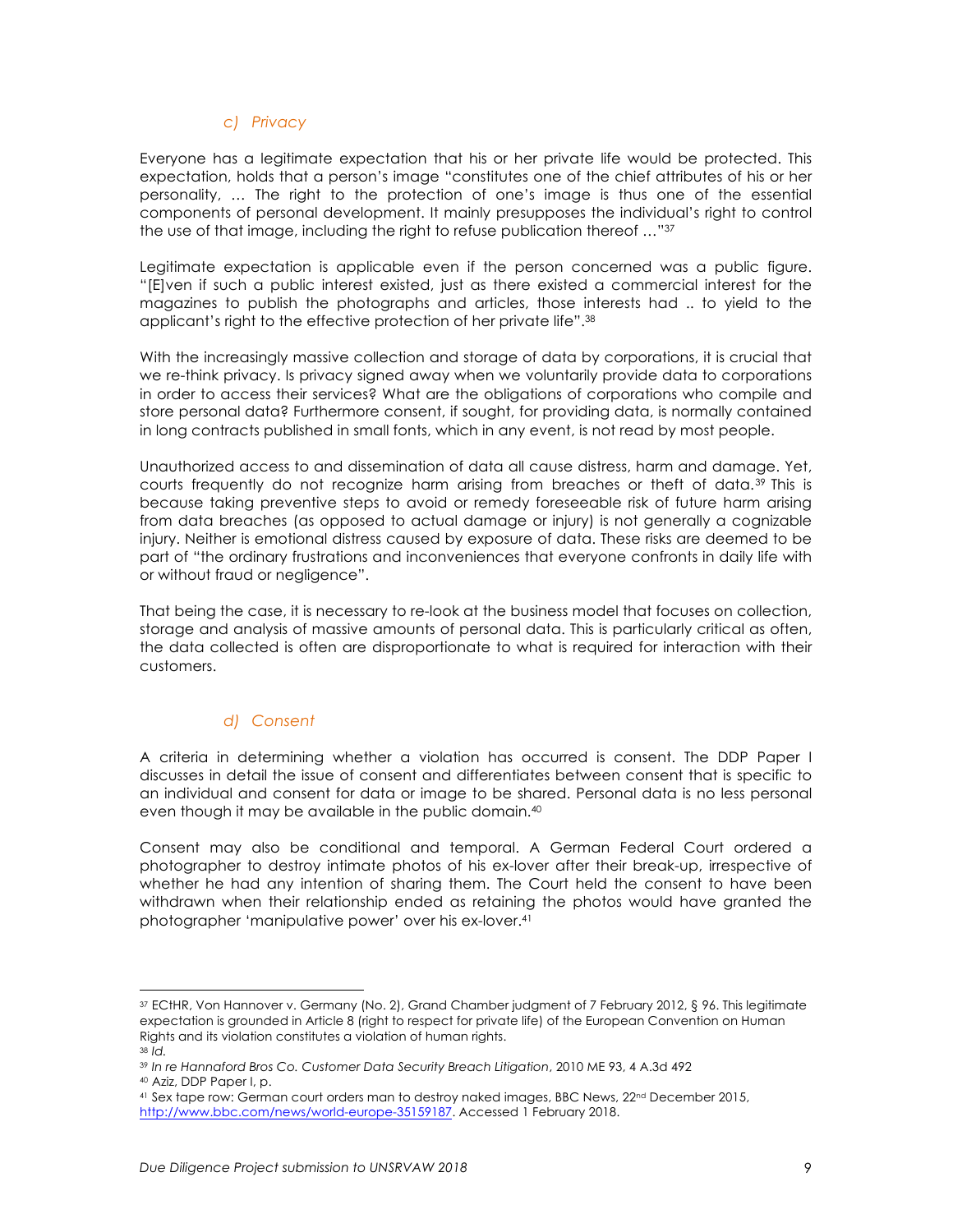#### Ø *Anonymity*

Anonymity is a feature that has to a large extent contributed to the lively and provocative discussions on the internet. Protecting the anonymity of users has also facilitated social and political activism particularly in oppressive regimes. Experts have maintained that restrictions on encryption and anonymity tools put the privacy of all internet users at risk.42 Anonymity is also critical for whistle-blowers, human rights defenders, victims of ICTV (both for purposes of reporting and re-entry into ICT spaces post ICTV).43

There is a false sense that anonymity and accountability are inversely related in that increased anonymity results in decreased accountability. Researchers have found that the anonymous nature of the internet may elevate the perception of the online disinhibition effect (see above) as, in the online environment, people are less sensitive to the consequences of their actions due to geographical and temporal distance. This may motivate the perpetration of ICT related violence. <sup>44</sup> However, rather than removing anonymity, the solution may lie with simultaneous implementation of anonymity protections and accountability mechanisms.45

In a bid to encourage users to be more responsible and abide by community standards, some platform providers require users to authenticate their identity. Executives from major Internet application companies such as Facebook and Google have defended their respective real-name policies—in which users are required to associate their online identities with their names as necessary to promote stronger accountability, the underlying assumption being that there is no other means of holding users accountable beyond stripping them of their anonymity.46

Following from early criticism to their authentication policy, Facebook's authentication of identity policy currently requires users to provide authentic identity, that is the identity a person is known to his/her community.47 This name is not necessarily his/her legal identity. It also provides users whose profiles have been flagged with options to explain their situation, including, "affected by abuse, stalking or bullying" and "lesbian, gay, bisexual, transgender or queer".48 Supported by research that indicates users are "eight times more likely to abide by [their] community standards if they have authentic names", Facebook maintains that the authentic name policy is one tool in their toolkit for "user accountability and keeping people safe" along with community standards, reporting mechanism and penalties for violating such standard.49

<sup>42</sup> Kaye, David, (Special Rapporteur on the Promotion and Protection of the Right to Freedom of Opinon and Expression), U.N. Doc. A/HRC/29/32 (May 22, 2015), *available at* https://documents-ddsny.un.org/doc/UNDOC/GEN/G15/095/85/PDF/G1509585.pdf?OpenElement.

<sup>43</sup> Aziz, DDP Paper I, p. 10.

<sup>44</sup> Randy M Young & Ors, *Does gender matter in cyberbullying perpetration? An empirical investigation,*  Computers in Human Behaviour, 79 (2018)247 – 257 quoting Hinduja, S., & Patchin, J. W. (2010). Bullying, cyberbullying, and suicide. Archives of Suicide Research, 14(3), 206e221. In the online environment, people are less sensitive to the consequences of their actions due to geographical and temporal distance.

<sup>45</sup> Wolff, Josephine, Application-layer design patterns for accountable–anonymous online identities, Telecommunications Policy 37(2013)748–756.

<sup>46</sup> Pfanner, E, *Naming names on the Internet*, New York Times, 4 September 2015. Available at www.nytimes.com/2011/09/05/technology/ naming-names-on-the-internet.html. Accessed 1 February 2018. <sup>47</sup> DDP expert meeting, 16-17 January 2018, Washington DC.

<sup>48</sup> Amanda Hopuch, Facebook adjusts controversial 'real name' policy in wake of criticism, Guardian, 15 December 2015. Available at

https://www.theguardian.com/us-news/2015/dec/15/facebook-change-controversial-real-name-policy. Accessed 13 February 2018.

<sup>49</sup> DDP expert meeting, 16-17 January 2018, Washington DC.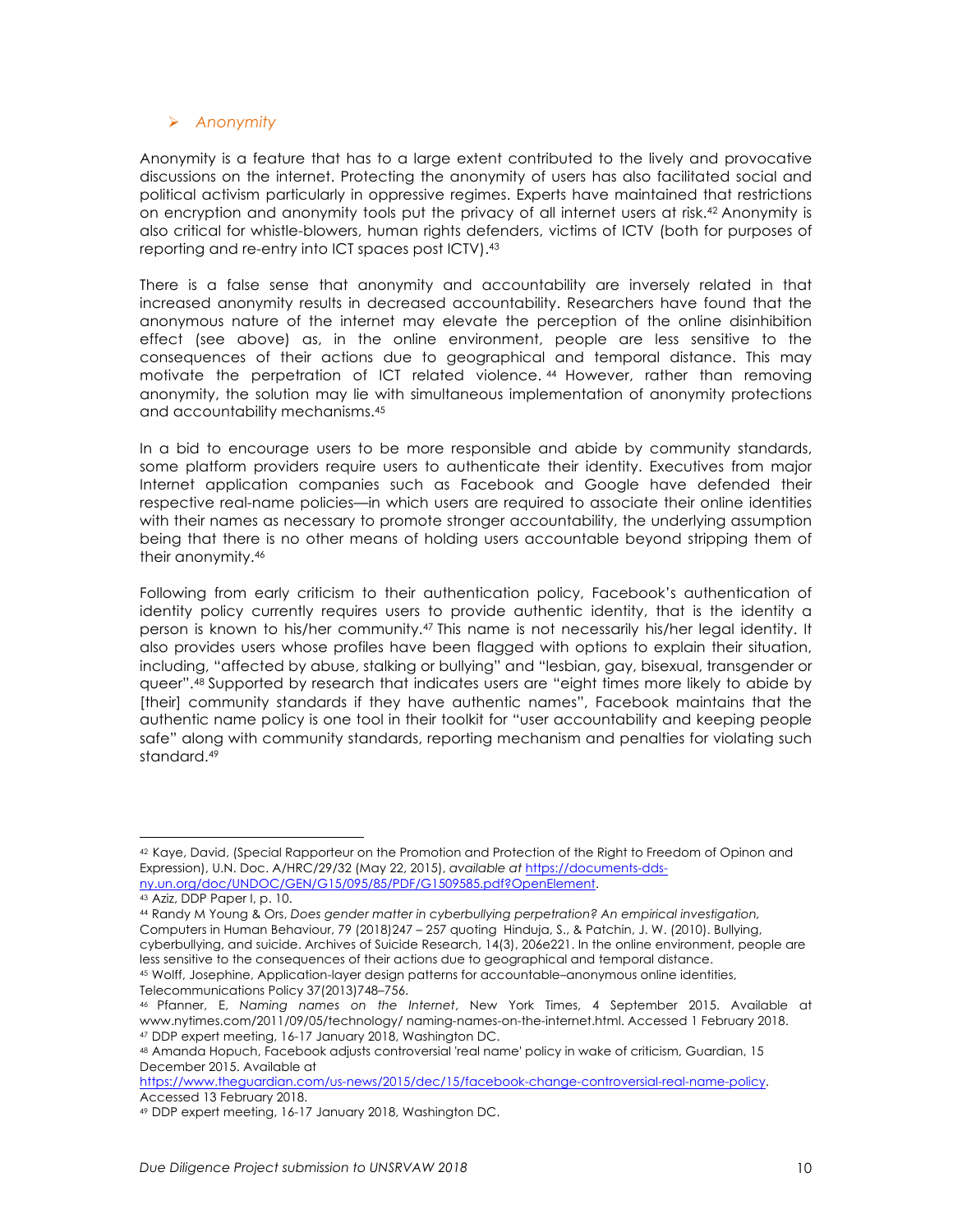On the other hand, authentication processes tend to create central, identifiable databases linking all the accounts. The end result is they facilitate marketing strategies, limit the number of accounts users may have as well as provide points of access for State enforcement and surveillance requests, which arguably has its own harms.

In order to correlate accountability to identity, other researchers have suggested what is needed is to reduce the discardability of online identities and provided examples of user investment in its online identity (which could be gauged by investment of time rather than money). This means that end-users should be able to decide for themselves how much they wish to invest in their online identities and the size of that investment should then determine the privileges of that identity within the context of a given application.50 While this solution is most beneficial to establishing and enhancing the credibility and reputation of businesses, it has net effect similar to authentication processes.

Another possibility is linking the identity across multiple applications. This will allow different applications and platforms to share information of online misbehavior. More thought is needed on whether this sharing is an appropriate response as it has the potential of amplifying the consequences to the perpetrator beyond his original act.

## **3. Responses to ICTV**

#### Ø *Responses by duty-bearers*

This section looks at responses to ICTV by relevant duty-bearers as well as their obligations to eliminate ICTV.

## *a) Responses by States*

States have an obligation to exercise due diligence to prevent and respond to gender based violence. This is comprised in both international law and domestic law including their respective constitutions.

A lot of the work on State obligation have been norm setting and norm changing. Eliminating ICTV however requires political will, expertise and collaboration with civil society and constituents. States should also identify partnerships across sectors and open and transparent consultations with all relevant stakeholders.

A research in India found that only a third of respondents of ICTV had reported online harassment to law enforcement. Of those, just 11 percent said they were helpful, compared to 51 percent who found them only somewhat helpful, and another 38 percent who said they were not at all helpful. Over half (52 percent) said that officials do not take complaints of online harassment seriously. Among them, 38 percent characterized the response as "not at all helpful."51 That is, only 3.3% of respondents reported positive interaction with the police.

While gender-based VaW needs to be eliminated both offline and online, and much of the law, policies, processes and procedures may be equally applicable to ICTV and other forms of VaW, the specificity of information communication technology for example, its reach, its speed, the participation of secondary perpetrators, $52$  the aggregated harm, the anonymity

<sup>50</sup> Wolff, Josephine, Application-layer design patterns for accountable–anonymous online identities, Telecommunications Policy 37(2013)748–756.

<sup>51</sup> *Id.* n. 5, p. 13

<sup>52</sup> See Aziz, DDP Paper I for discussion on secondary perpetrators, p. 10.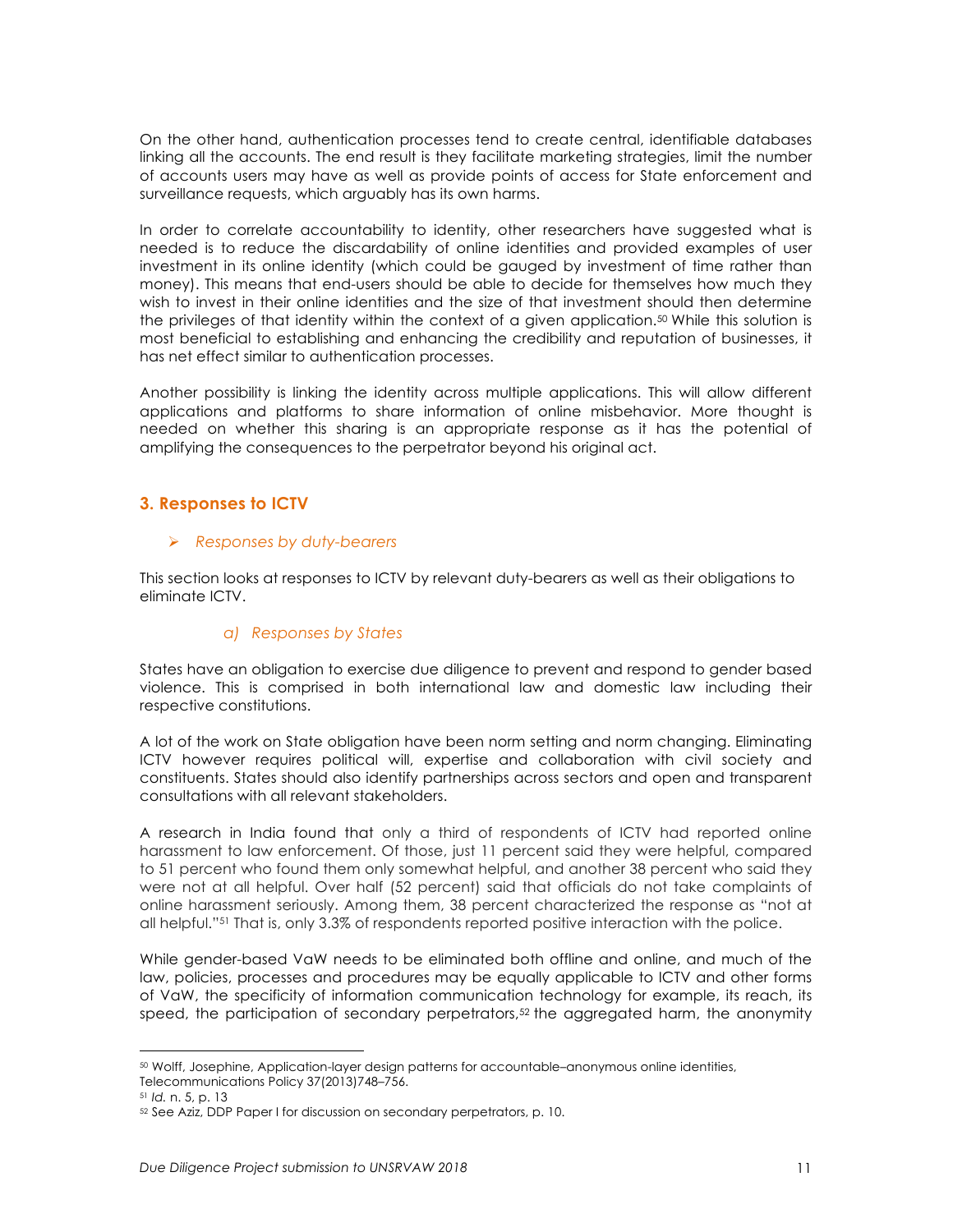and the disinhibition that accompanies communications, all require some level of re-thinking and re-training.

Jurisdictional (extra-territoriality) arguments, resulting in the inability to hold actors accountable needs to be addressed. Cooperation amongst States to eliminate ICTV must be based on laws that comply with universal human rights principles. Ensuring that national laws are human rights compliant can avoid disputes about enforcement of laws that violate freedom of expression.

Another challenge is enforcement or laws and policies. The German *Law for the Improvement of Law Enforcement in Social Networks (Network Enforcement Act - NetzDG)* requires that popular social media platforms have in place effective and transparent procedures to deal with complaints.53 The law requires platforms to remove clearly illegal content within 24 hours and within seven days if the content is ambiguous. Platforms that receive more than 100 complaints of illegal content per year must also submit a report of their handling of complaints. Breaches can be punished by fines of up to €5,000,000. This new law does not provide for criminalization of any act. It is an enforcement law with prohibitive penalties that needs more monitoring to determine its desirability and effectiveness.

States also need to protect and facilitate access to open ICTs including the internet. This should include ensuring women's access through the elimination on ICTV, and protection of women's voice and agency. Diversifying the technical community and technology industry by increasing women's involvement and participation is desirable, if not necessary to sensitize the industry to women's needs and perspectives.

Intermediaries should also report when there are laws that are overly broad and violates human rights. Although in "Fuiste Mia" ("You were mine"), State action was appropriate in the context of Mexican prevalence of femicide, repressive regimes may as easily abuse their authority to seek removal of content that are critical of the regime. Regulation and, ideally, an independent mechanism is needed to determine what content should be responded to because it constitutes hate speech even if it's not illegal. Where there is an operating judicial system, courts or special tribunals have may assume this role.

The State also needs to take proactive measures to educate and prevent ICTV. It is important to make sure that women and girls have access to learning about anonymity, encryption, and what that means for them in a way that emphasizes that they are in no way to be blamed for violence committed against them. Passwords and two-step verification, for example, are simple measures that targets of violence can be taught to implement.

"We tend think of cybersecurity as a problem for governments, major corporations, and — at an individual level — for people with credit card numbers or identities to steal. The average teenage or young-adult internet user, however, is the very softest of cyber security targets."54

In sextortion cases, for example, perpetrators may use malicious software, which allow the perpetrator access to all files on the victim/survivor's computer or allow the perpetrator to see everything typed on the keyboard and/or turn on web cameras and microphones attached to the camera at will.

<u> 1989 - Johann Stein, marwolaethau a bh</u>

<sup>53</sup> Law for the Improvement of Law Enforcement in Social Networks (Network Enforcement Act - NetzDG) (Federal Law Gazette I p. 3352). Available at https://www.gesetze-im-internet.de/netzdg/BJNR335210017.html. Accessed 1 February 2018.

<sup>54</sup> Wittes, Benjamin & Ors, *Sextortion: Cybersecurity, teenagers, and remote sexual assault*, Brookings, May 2016. Available at https://www.brookings.edu/wp-content/uploads/2016/05/sextortion1-1.pdf. Part of intermediaries' response is also to create guides such as parenting guide on online violence. For Facebook, these are located in the Safety Center, including a parenting guide on how to help with online violence. See https://www.facebook.com/safety. For parenting guide, see https://www.facebook.com/safety/parents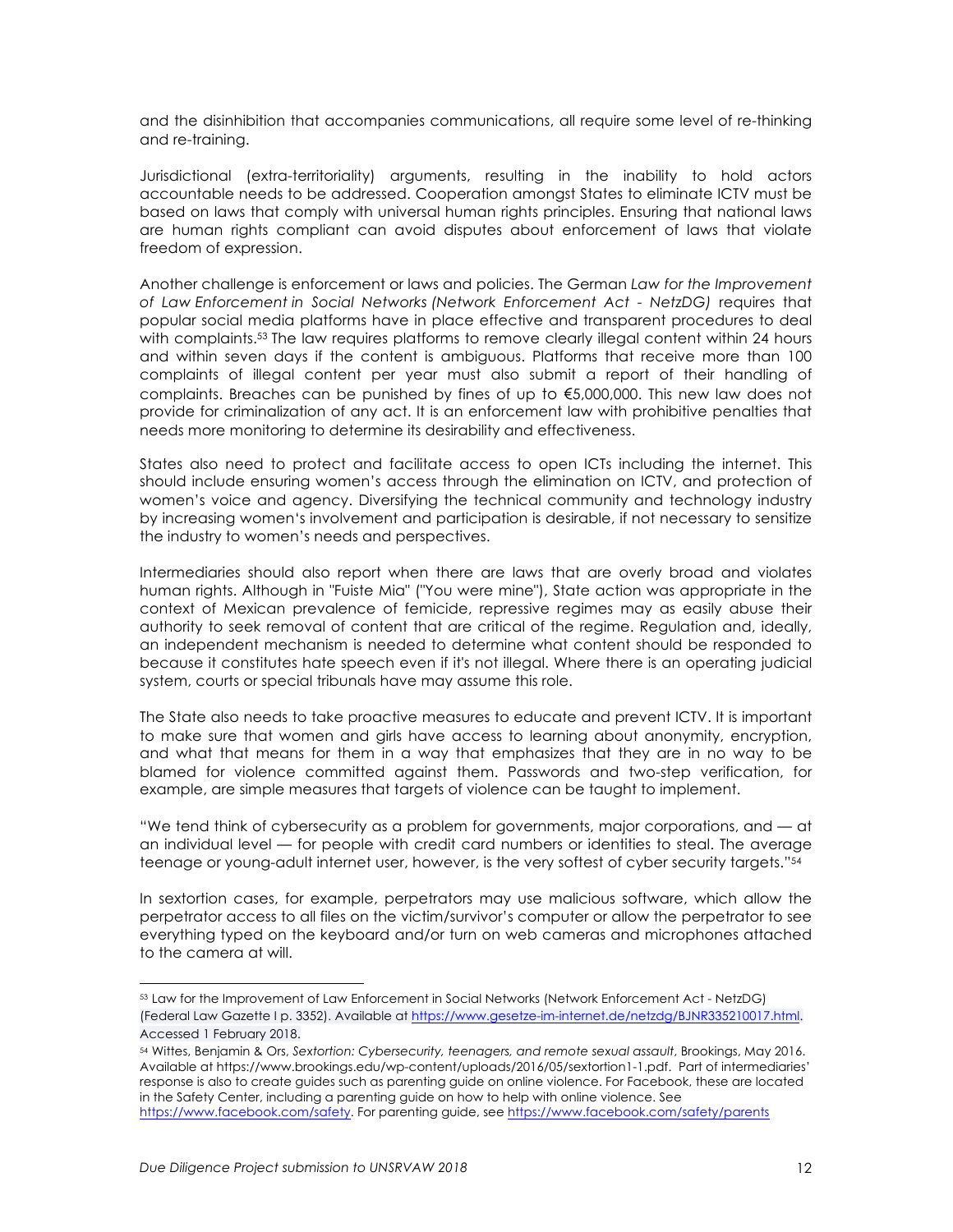Once a victim/survivors comes forward, it is essential that all investigations by both the State and intermediaries is undertaken sensitively and confidentially and her anonymity is protected. This is to avoid re-victimized during investigations by the State and by intermediaries.

## *b) Responses by intermediaries*

Postings on the internet have a level of permanence and can repeatedly be searched, accessed and disseminated, making the harm persistent. Without the intercession of intermediaries, there is no escape from ICTV unless victims are willing to disconnect from their ICT networks.55 A reporting procedure that protects the personal data and preserves the anonymity of the victim/survivor is critical. As secondary perpetration, namely the sharing, uploading, downloading and re-transmission of illegal content such as photos, is prevalent and creates a permanent effect of ICTV, implementing measures to prevent such data and image from being shared and re-transmitted is important.56

Intermediary liability is clearer when dealing with illegal content, especially when there is a court order. However, a better paradigm which can exist alongside State obligation to eliminate VaW, is for intermediaries to subscribe to a new business model that holds themselves accountable because of their own human rights responsibilities. The idea that you need to have very cogent reasons to impose liability on intermediaries because they are mere conduits is now strained because categorization of intermediaries is being opened for debate. The level of editorial discretion and control exercised by some of these platforms exercise makes it difficult to categorize them as just conduits. Further, intermediaries are often no longer merely 'hosting' but providing content or at the very least are involved in prioritizing or popularizing content through tendencies to promote already-popular content. This can easily result in posts being promoted that have misinformation or that is aimed to incite gender-based violence which may slip past community standards scrutiny.57

The use of technology for political disinformation and terrorism has injected concern over the role of intermediaries. The debate on intermediary responsibility not to facilitate terrorism has resulted in calls for the restriction on encryption in favour of identity disclosure and surveillance over privacy. At the same time, privacy concerns have also drawn the limelight in ongoing debate about 'the right to be forgotten'.58 These complex discussions have and will continue to influence and impact our demands for strategies on eliminating ICTV.

It is crucial that we view all forms of violence holistically and start breaking down invisible silos surrounding each form of abuse and violence. Women and experts on VaW need to be aware of these different discussions impacting violence against women and demand that women and girls be consulted and their voices, concerns and human rights be taken into consideration in the formulation of these responses.

<sup>55</sup> Cassidy, Faucher, & Jackson *Cyberbullying among youth: A comprehensive review of current international research and its implications and application to policy and practice*. School Psychology International 34(6), 575 - 612.

<sup>56</sup> For example, storing of the hash of the image to stop such images from being shared on other platforms. <sup>57</sup> Such news feeding tendencies have resulted in, for example, misinformation and propaganda against the Rohingya which apparently avoided the community-standards scrutiny. Ingrid Burrington, *Could Facebook be tried for human rights abuses?*, The Atlantic, 20 December 2017,

https://www.theatlantic.com/technology/archive/2017/12/could-facebook-be-tried-for-war-crimes/548639/. Accessed 1 February 2018.

<sup>58</sup> See DDP Paper I.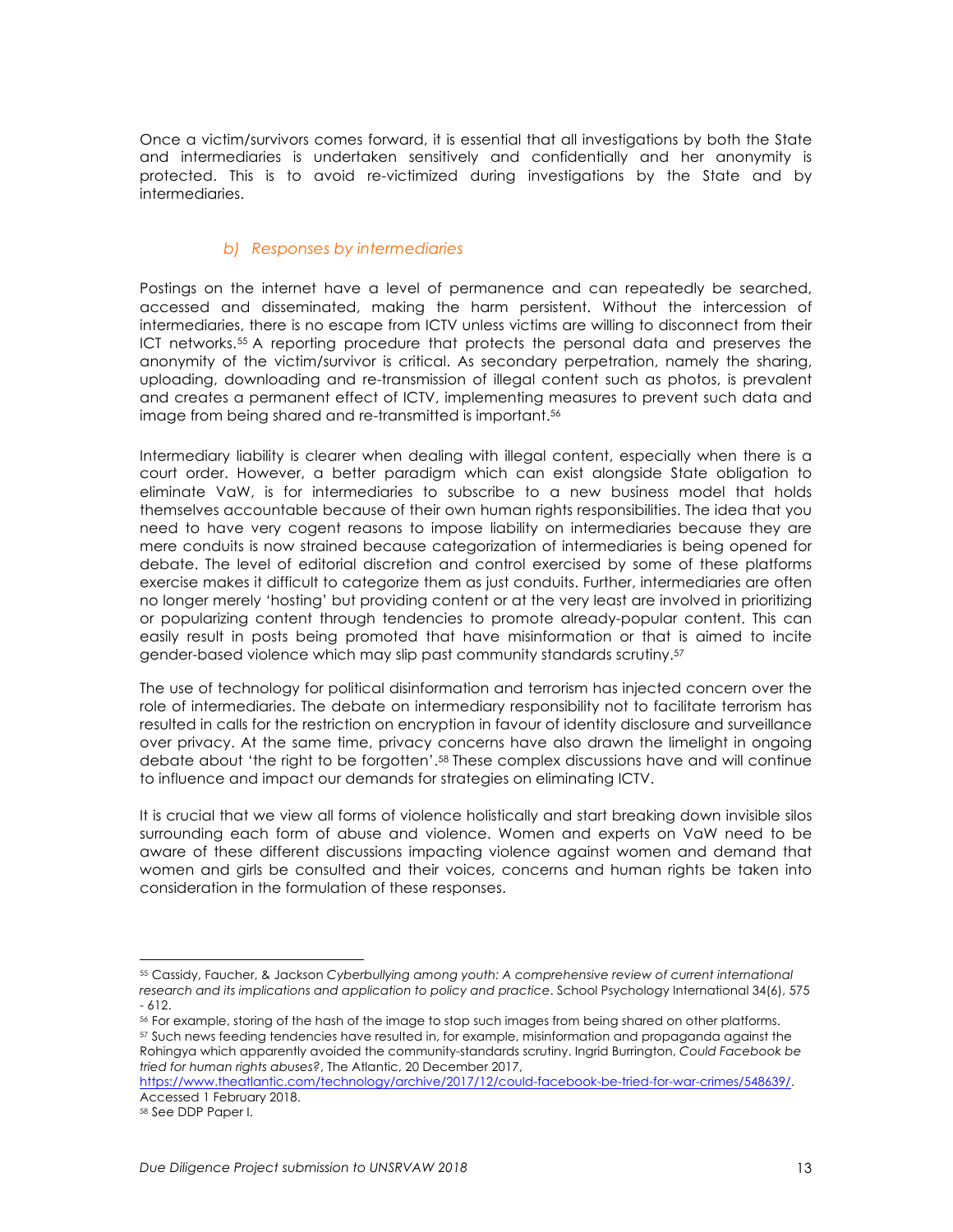The allocation of legal responsibilities for regulated content forms the bulk of State regulation of intermediary liability. On the one hand you have a laissez faire approach. On the other hand you have regimes where intermediaries are under a lot of pressure to take down blacklisted sites or remove any content alleged to fall within a restricted category, including negative content about the government or politicians. In between these two is where most of the law exists. The most common framework requires intermediaries to pass on information about content that is perceived to be illegal, sometimes accompanied with take-downs.

On their part, intermediaries, including telecommunication companies, are implementing mechanisms to address these challenges, including from a human rights perspective. It is critical, though, that these actions be transparent. More data from intermediaries including platform providers on how they design and implement these mechanisms is needed.59 After all, the intermediaries are required to walk the thin line between eliminating violence and hate speech on the one hand and paternalism on the other; and between protecting the rights of everyone to access the internet (which necessitates eliminating ICTV) and taking down content or removing anonymity due to pressures from repressive regimes in violation of freedom of expression principles.

Internet intermediaries too have responded by creating community standards as well as tools to control user experience as well as back-end tools to identify and remove violating content. It is important that such community standards and guideline are sensitive to ICTV and clearly defines unacceptable conduct constituting violence against women. Any attempt at creating global community standards must take into account women's rights and freedoms.

Still, universal application of community standards developed at headquarters in the global north may also not be sensitive to diverse social norms elsewhere. Taking the cue from complaints of difficulty in accessing intermediaries' complaint mechanisms due to cultural, language and legal barriers, $60$  intermediaries report that they are working to make sure everyone has access, and that the translators have actual native, local speakers.<sup>61</sup>

Understanding differences in local social and cultural norms also mean perceived transgressions of social and cultural norms, have difference consequences in different countries. For example, in some countries, slut-shaming, that is criticizing women and girls whose behaviour, sexual expression or opinions transgress social expectations, may result in women being subjected to violence, even murder, for defying these social and cultural expectations.<sup>62</sup>

It is however critical that all relevant stakeholders, the State, internet intermediaries, the technical community, civil society and the academia collaborate in developing preventive measures and policies, as well as laws on ICTV.63 Such policies and laws must be principled, explicable and enforceable.

Reliance on algorithms to filter and remove non-compliant content is problematic and insufficient due to 'biased learning'. Yet, it is not that machine learning is biased. Rather,

<sup>59</sup> Intermediaries report that they are working on releasing data but have to first ensure that such data will not be confusing due to variation in terminology, particularly terminology used in complaints. For example, while a report may specify bullying but in fact, is more accurately defined as harassment. DDP expert meeting, 16-17 January 2018, Washington DC.

<sup>60</sup> Digital Rights Foundation, Helpline report, p.16

<sup>61</sup> Facebook currently have policies to ensure that their reviewers understand local contexts and sensitivities.

<sup>62</sup> *Pakistani model Qandeel Baloch killed by brother after friends' taunts – mother*, The Guardian, 27 July 2016. Available at https://www.theguardian.com/world/2016/jul/28/pakistani-model-qandeel-baloch-killed-bybrother-after-friends-taunts-mother

<sup>&</sup>lt;sup>63</sup> For example, Facebook launched #HerVoice, a safety policy training program for NGOs and policy makers on building strong social media campaigns to help address online harassment of women.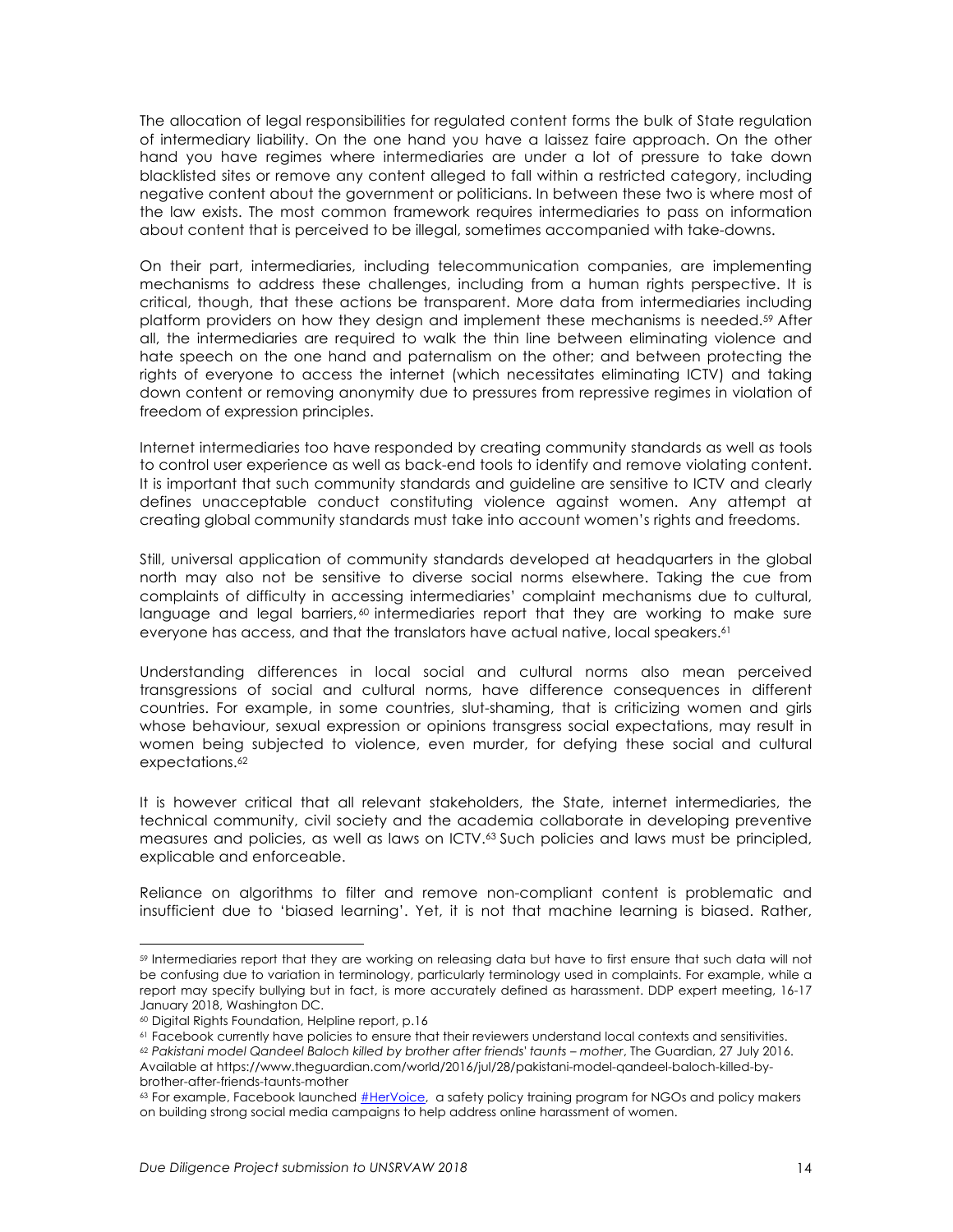machine learning exposes the bias, sexism and racism that still exist in society and the media today. For example a system trained with existing news will adopt the very bias of the news articles. "Statistically, the statements are correct using just what can be derived from the articles. But the articles themselves are obviously biased."64 What is required are algorithms that are discerning and accountable. More gender sensitive designers, including more women and gender non-conforming designers are needed to recognize gender biases and ensure that algorithms do not adopt these biases. In addition, the ability to explain the data sets being used by the algorithm and the determinations being made will ensure that we do not escape the world of human accountability.

Finally any self-regulatory model must be accompanied by enforcement procedures. So far, there is no effective enforcement procedure. Furthermore, corporations are free to decide how much time, money and other resources they are willing to provide to eliminate VaW. Based on a business for profit model, more self-regulatory mechanisms will be put in place where violations would be economically or financially detrimental. Violations of intellectual property, for example has cost intermediaries millions in damages whereas the cost of ICTV is so far rather invisible and therefore wont not to receive the same level of attention.

#### *c) Independent mechanism*

In the context of ICTV, is it better for states to decide when content should be illegal, or is it better for companies? When it is characterized as illegal in one country what is the appropriate way of taking it down? Will that affect only the people in that country or will it have broader implications? What does due process mean vis a vis a company process? What do you do about content that is problematic but we want to make sure it's still available, or content that must be taken down? Is there some alternative to leaving the decision up to governments or platforms?

The German law on networking may result in compelling platforms to err on the said of taking down content rather than face hefty fines.65 Facebook, for example, has hired (directly or indirectly) thousands of people to delete hate speech.<sup>66</sup> Critics opine that this gives platforms too much power to interpret the legislation (or, in lieu of legislation, the uncodified wishes of legislators and regulators) or cause platforms to take down more content than they should for fear of hefty fines or burdensome regulations.<sup>67</sup> In the extreme, this can lay the foundation for non-transparent if not secret form of censorship. Some kind of oversight is clearly required and careful monitoring of the German law will provide the opportunity for stakeholders to work on ensuring human rights are respected in these processes.

For various structural and functional reasons, there is merit in the argument that neither institution, the State and internet intermediaries, should be regulating ICT on their own but that we should consider establishing another mechanism. An independent mechanism may also overcome jurisdictional and territorial issues to facilitate universal enforceability. Of course, in considering if an independent third party mechanism is the answer, questions on governing

 <sup>64</sup> Yvonne Baur, Is machine learning biased? Tech Crunch, 11 October 2016. Available at https://techcrunch.com/2016/10/11/is-machine-learning-sexist/. Accessed 1 February 2018. <sup>65</sup> *Supra* n. 51.

<sup>66</sup> See also above discussion on the problems of using algorithms to deal with hate speech. Still, Facebooks long-term solution is to build AI technology to automatically detect violent or inappropriate posts, pull them down or stop them from going up in the first place. Kurt Wagner, *Facebook is hiring another 3,000 people to pull down violent and inappropriate content,* Recode, 3 May 2017. Available at

https://www.recode.net/2017/5/3/15531478/facebook-hiring-3000-people-violent-inappropriate-video-contentpost

<sup>67</sup> Facebook to hire 500 workers in Essen to delete hate speech, The Local, 9 August 2017. Available at https://www.thelocal.de/20170809/facebook-to-hire-500-employees-in-essen-to-combat-hate-speechsocialmedia.